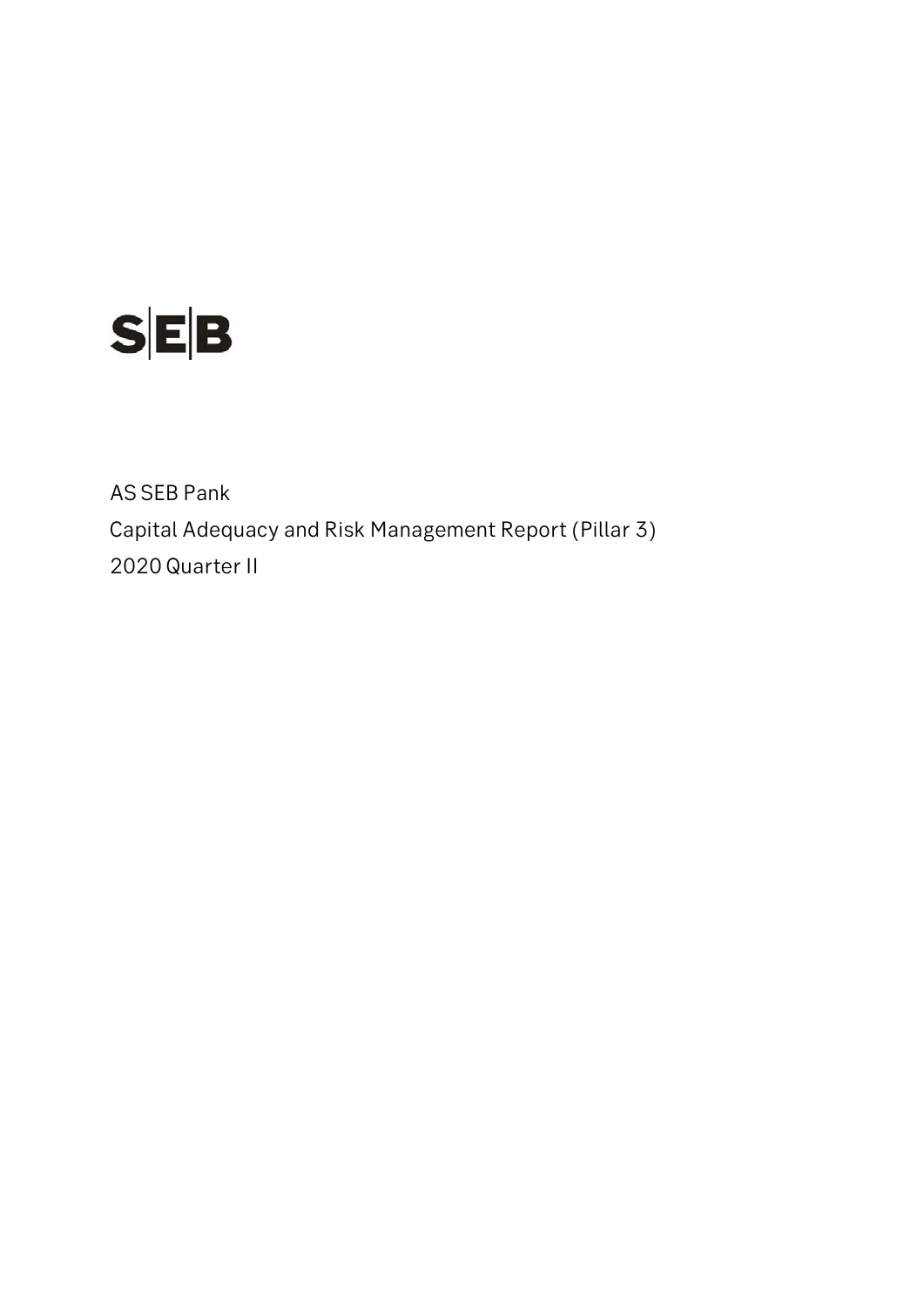# Table of contents

| Table 6. EU CR1-A - Credit quality of exposures by exposure class and instrument  12                |  |
|-----------------------------------------------------------------------------------------------------|--|
| Table 7. EU CR1-B - Credit quality of exposures by industry or counterparty types 13                |  |
|                                                                                                     |  |
|                                                                                                     |  |
| Table 10. EU CQ3 - Credit quality of performing and non-performing exposures by past due days 14    |  |
| Table 11. EU CR1 - Performing and non-performing exposures and related provisions15                 |  |
| Table 12. EU CQ7 - Collateral obtained by taking possession and execution processes 15              |  |
|                                                                                                     |  |
| Table 14. EU CR2-B - Changes in stock of defaulted and impaired loans and debt securities  16       |  |
|                                                                                                     |  |
| Table 16. Information on loans and advances subject to legislative and non-legislative moratoria 18 |  |
| Table 17. Breakdown of loans and advances subject to legislative and non-legislative moratoria by   |  |
|                                                                                                     |  |
| Table 18. Information on newly originated loans and advances provided under newly applicable public |  |
|                                                                                                     |  |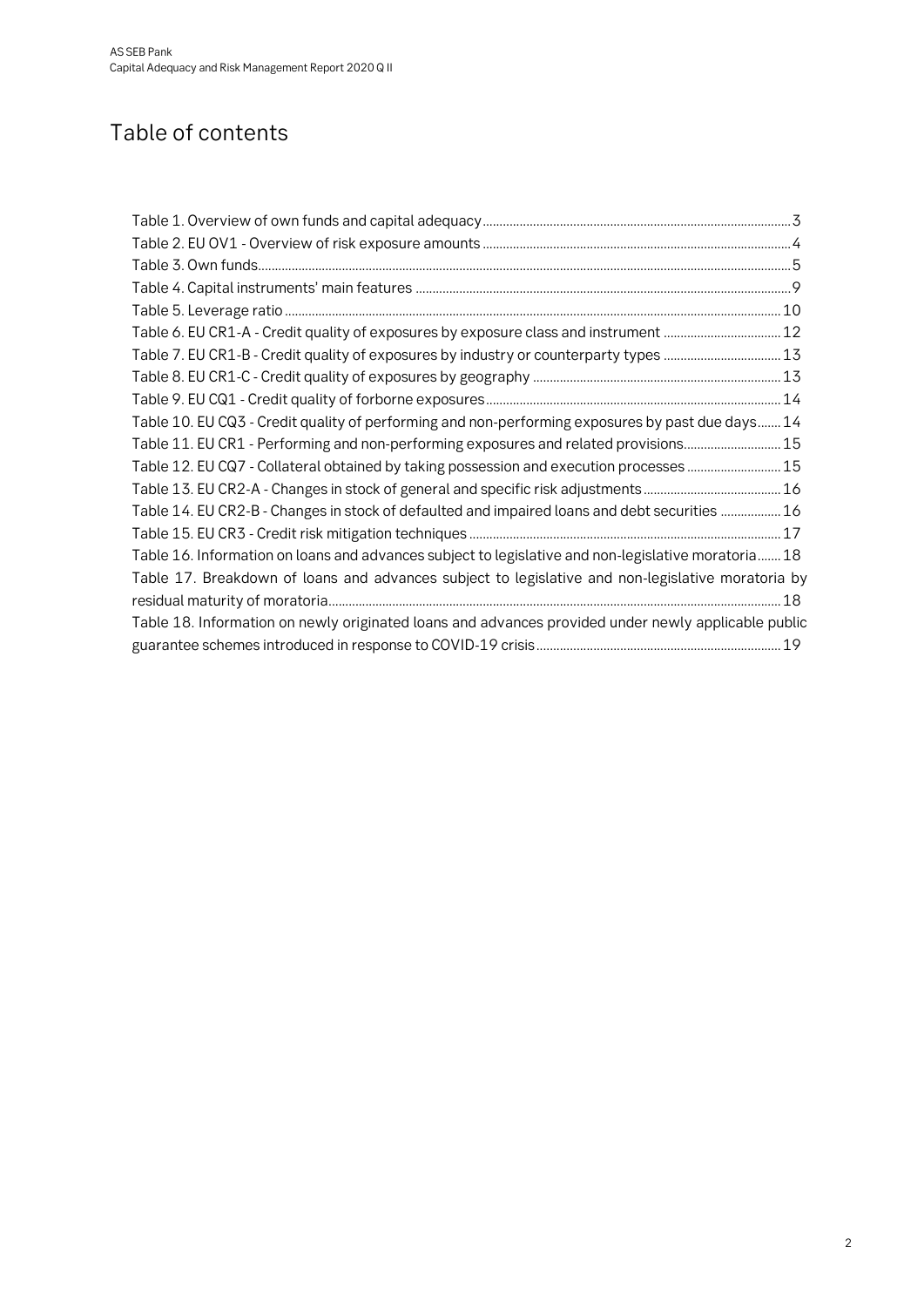# <span id="page-2-0"></span>Table 1. Overview of own funds and capital adequacy

| EUR <sub>m</sub>                                                    | 30 Jun 2020 | 31 Mar 2020 |
|---------------------------------------------------------------------|-------------|-------------|
|                                                                     |             |             |
| Own funds                                                           |             |             |
| Common Equity Tier 1 capital                                        | 1058        | 1 0 5 7     |
| Tier 1 capital                                                      | 1058        | 1057        |
| Total own funds                                                     | 1063        | 1057        |
| Own funds requirement                                               |             |             |
| Risk exposure amount                                                | 3264        | 3219        |
| Expressed as own funds requirement                                  | 261         | 258         |
| Common Equity Tier 1 capital ratio                                  | 32,4%       | 32,8%       |
| Tier 1 capital ratio                                                | 32,4%       | 32,8%       |
| Total capital ratio                                                 | 32,6%       | 32,8%       |
| Own funds in relation to own funds requirement                      | 4,07        | 4,1         |
| Regulatory Common Equity Tier 1 capital requirement                 |             |             |
| including buffer requirement (Pillar 1 only)                        | 10,0%       | 10,0%       |
| of which capital conservation buffer requirement                    | 2,5%        | 2,5%        |
| of which systemic risk buffer requirement                           | 0,0%        | 1,0%        |
| of which countercyclical capital buffer requirement                 | 0,0%        | 0,0%        |
| of which other systemically important institution buffer            | 2,0%        | 2,0%        |
| Common Equity Tier 1 capital available to meet buffer <sup>1)</sup> | 27,9%       | 28,3%       |
| Leverage ratio                                                      |             |             |
| Exposure measure for leverage ratio calculation                     | 7842        | 7733        |
| of which on balance sheet items                                     | 7283        | 7213        |
| of which off balance sheet items                                    | 559         | 519         |
| Leverage ratio                                                      | 13,5%       | 13,7%       |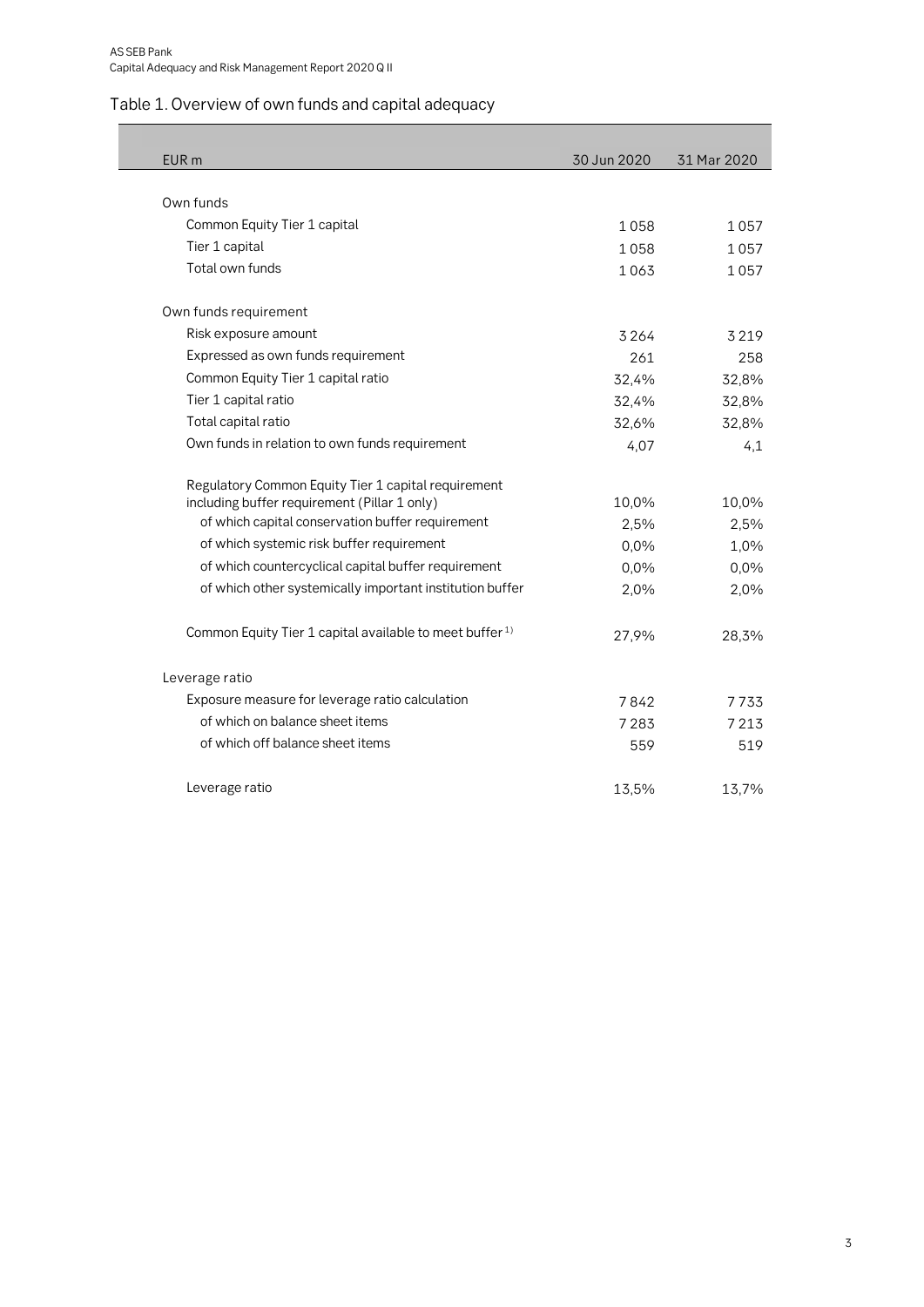# <span id="page-3-0"></span>Table 2. EU OV1 - Overview of risk exposure amounts

| Breakdown by Risk Type                                      | Risk Exposure Amount | Minimum own<br>funds<br>requirements |             |
|-------------------------------------------------------------|----------------------|--------------------------------------|-------------|
| EUR <sub>m</sub>                                            | 30 Jun 2020          | 31 Dec 2020                          | 30 Jun 2020 |
| Credit risk (excluding counterparty credit risk) (CCR)      | 2935                 | 2925                                 | 235         |
| of which standardised approach (SA)                         | 389                  | 415                                  | 31          |
| of which foundation internal rating-based (F-IRB) approach  | 2 2 3 0              | 2179                                 | 178         |
| of which advanced internal rating-based (A-IRB) approach    | 316                  | 331                                  | 25          |
| Counterparty credit risk                                    | 0                    | 0                                    | $\Omega$    |
| of which CVA                                                | 0                    | 0                                    | 0           |
| Settlement risk                                             | 0                    | 0                                    | $\Omega$    |
| Securitisation exposures in banking book                    | 0                    | 0                                    | $\Omega$    |
| Market risk                                                 | 46                   | 30                                   | 4           |
| of which standardised approach                              | 46                   | 30                                   | 4           |
| Large exposures                                             | 0                    | 0                                    | $\Omega$    |
| Operational risk                                            | 129                  | 122                                  | $\Omega$    |
| of which advanced measurement approach                      | 129                  | 122                                  | 10          |
| Amounts below the thresholds for deduction (subject to 250% |                      |                                      |             |
| risk weight)                                                | 0                    | 0                                    | 0           |
| Floor adjustment                                            | 0                    | 0                                    | $\Omega$    |
| Additional risk exposure amount due to Article 458 CRR      | 153                  | 141                                  | 12          |
| Total                                                       | 3264                 | 3219                                 | 261         |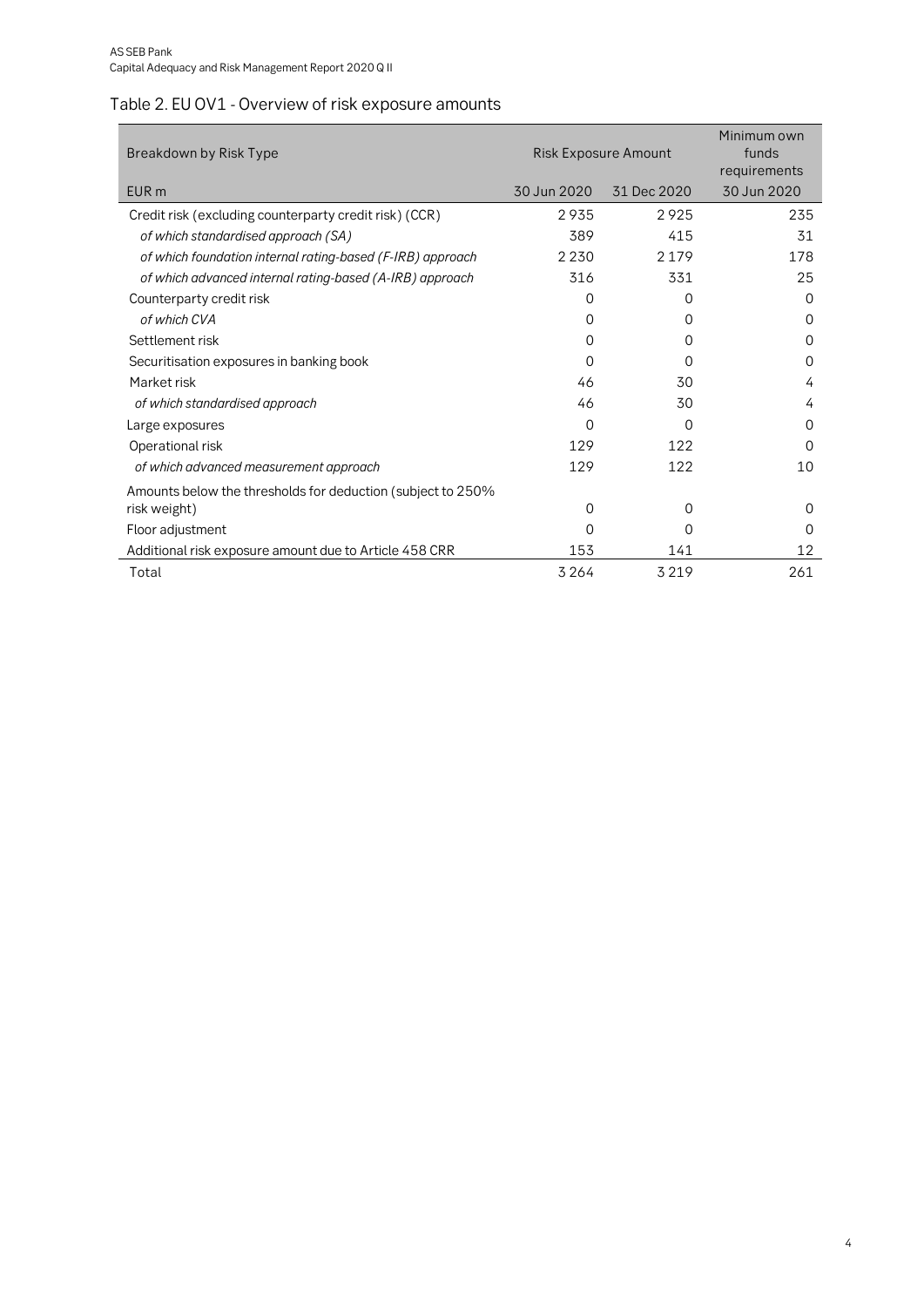#### <span id="page-4-0"></span>Table 3. Own funds

# *Disclosure according to Article 4 in EU Regulation No 1423/2013*

| EUR <sub>m</sub> |                                                                                                                                                   | 30 Jun 2020 | 31 Dec 2019 | Regulation (EU)<br>no 575/2013<br>article reference |
|------------------|---------------------------------------------------------------------------------------------------------------------------------------------------|-------------|-------------|-----------------------------------------------------|
|                  | Common Equity Tier 1 (CET1) capital: instruments and reserves                                                                                     |             |             |                                                     |
| 1                | Capital instruments and the related share premium accounts                                                                                        | 129         | 129         | 26(1), 27, 28, 29,<br>EBA list 26 (3)               |
|                  | of which: share capital                                                                                                                           | 43          | 43          | EBA list 26(3)                                      |
|                  | of which: share premium                                                                                                                           | 86          | 86          | 26(1)                                               |
| 2                | Retained earnings                                                                                                                                 | 921         | 921         | 26(1)(c)                                            |
| 3                | Accumulated other comprehensive income (and other reserves)                                                                                       | 0           | 0           | 26(1)                                               |
| 3a               | Funds for general banking risk<br>Amount of qualifying items referred to in Article 484 (3) and the                                               | 19          | 19          | 26(1)(f)                                            |
| 4                | related share premium accounts subject to phase out from CET1                                                                                     |             |             | 486(2)                                              |
| 5                | Minority Interests (amount allowed in consolidated CET1)<br>Independently reviewed interim profits net of any foreseeable charge                  |             |             | 84                                                  |
| 5a               | or dividend<br>Common Equity Tier 1 (CET1) capital before regulatory                                                                              |             |             | 26(2)                                               |
| 6                | adjustments                                                                                                                                       | 1070        | 1070        |                                                     |
|                  | Common Equity Tier 1 (CET1) capital: regulatory adjustments                                                                                       |             |             |                                                     |
| 7                | Additional value adjustments (negative amount)                                                                                                    | $-1$        | $-1$        | 34, 105                                             |
| 8                | Intangible assets (net of related tax liability) (negative amount)                                                                                | $-5$        | -5          | 36(1)(b), 37,<br>472(4)                             |
| 9                | Empty Set in the EU                                                                                                                               |             |             |                                                     |
|                  | Deferred tax assets that rely on future profitability excluding those                                                                             |             |             |                                                     |
|                  | arising from temporary differences (net of related tax liability where                                                                            |             |             | 36 (1) (c), 38,                                     |
| 10               | the conditions in Article 38 (3) are met) (negative amount)                                                                                       |             |             | 472 (5)                                             |
| 11               | Fair value reserves related to gains or losses on cash flow hedges<br>Negative amounts resulting from the calculation of expected loss            |             |             | 33(a)                                               |
| 12               | amounts                                                                                                                                           | $-5$        | $-7$        | 36 (1) (d), 40,<br>159, 472 (6)                     |
| 13               | Any increase in equity that results from securitised assets (negative<br>amount)                                                                  |             |             | 32(1)                                               |
|                  | Gains or losses on liabilities valued at fair value resulting from changes                                                                        |             |             |                                                     |
| 14               | in own credit standing                                                                                                                            |             |             | 33(1)(b)(c)<br>$36(1)(e)$ , 41,                     |
| 15               | Defined-benefit pension fund assets (negative amount)                                                                                             |             |             | 472(7)                                              |
|                  | Direct and indirect holdings by an institution of own CET1 instruments                                                                            |             |             | 36(1)(f), 42,                                       |
| 16               | (negative amount)<br>Direct, indirect and synthetic holdings of the CET1 instruments of                                                           |             |             | 472(8)                                              |
|                  | financial sector entities where those entities have reciprocal cross                                                                              |             |             |                                                     |
|                  | holdings with the institution designed to inflate artificially the own                                                                            |             |             |                                                     |
| 17               | funds of the institution (negative amount)                                                                                                        |             |             | 36(1)(g), 44                                        |
|                  | Direct, indirect and synthetic holdings by the institution of the CET1<br>instruments of financial sector entities where the institution does not |             |             |                                                     |
|                  | have a significant investment in those entities (amount above the 10%                                                                             |             |             | 36 (1) (h), 43,<br>45, 46, 49 (2)                   |
| 18               | threshold and net of eligible short positions) (negative amount)                                                                                  |             |             | (3), 79                                             |
|                  | Direct, indirect and synthetic holdings by the institution of the CET1                                                                            |             |             |                                                     |
|                  | instruments of financial sector entities where the institution has a<br>significant investment in those entities (amount above 10% threshold      |             |             | 36 (1) (i), 43, 45,                                 |
| 19               | and net of eligible short positions) (negative amount)                                                                                            |             |             | $47, 48, (1)$ (b),<br>49 (1) to (3), 79             |
| 20               | Empty Set in the EU                                                                                                                               |             |             |                                                     |
|                  | Exposure amount of the following items which qualify for a RW of<br>20a 1250%, where the institution opts for the deduction alternative           |             |             | 36(1)(k)                                            |
|                  | of which qualifying holdings outside the financial sector (negative                                                                               |             |             | 36 (1) (k) (i), 89                                  |
|                  | 20b amount)                                                                                                                                       |             |             | to 91<br>36 (1) (k) (ii), 89                        |
| 20c              | of which: securitisation positions (negative amount)                                                                                              |             |             | to 91, 243 (1) (b),<br>244 (1) (b), 258             |
| 20d              | of which: free deliveries (negative amount)                                                                                                       |             |             | 36 (1) (k) (ii),<br>379(3)                          |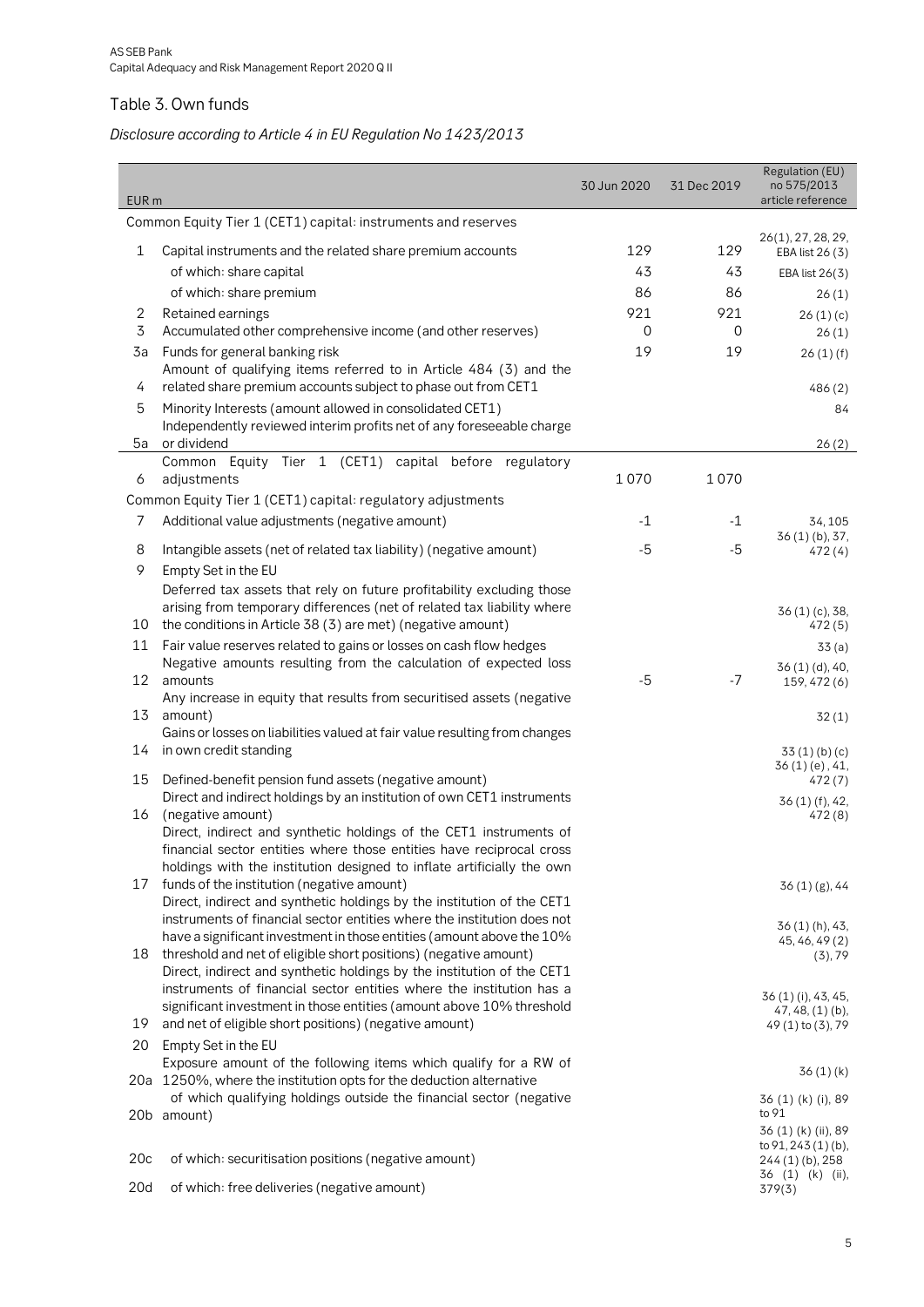| EUR <sub>m</sub> |                                                                                                                                                                                                     | 30 Jun 2020 | 31 Dec 2019         | Regulation (EU) no<br>575/2013 article<br>reference |
|------------------|-----------------------------------------------------------------------------------------------------------------------------------------------------------------------------------------------------|-------------|---------------------|-----------------------------------------------------|
|                  | Deferred tax assets arising from temporary differences (amount                                                                                                                                      |             |                     |                                                     |
| 21               | above 10% threshold, net of related tax liability where the<br>conditions in Article 38 (3) are met) (negative amount)                                                                              |             |                     | $36(1)(c)$ , 38, 48 $(1)$<br>(a)                    |
| 22               | Amount exceeding the 15% threshold (negative amount)<br>of which: direct and indirect holdings by the institution of the                                                                            |             |                     | 48(1)                                               |
|                  | CET1 instruments of financial sector entities where the institution                                                                                                                                 |             |                     |                                                     |
| 23<br>24         | has a significant investment in those entities<br>Empty Set in the EU                                                                                                                               |             |                     | $36(1)(i)$ , 48 $(1)(b)$                            |
| 25               | of which: deferred tax assets arising from temporary differences                                                                                                                                    |             |                     | $36(1)(c)$ , 38, 48 $(1)$<br>(a)                    |
| 25a              | Losses for the current financial year (negative amount)                                                                                                                                             |             |                     | 36(1)(a)                                            |
|                  | 25b Foreseeable tax charges relating to CET1 items (negative amount)                                                                                                                                |             |                     | 36(1)(l)                                            |
| 27               | Qualifying AT1 deductions that exceed the AT1 capital of the<br>institution (negative amount)                                                                                                       |             |                     | 36 (1) (j)                                          |
| 28               | Total regulatory adjustments to Common equity Tier 1 (CET1)                                                                                                                                         | $-11$       | $-13$               |                                                     |
| 29               | Common Equity Tier 1 (CET1) capital                                                                                                                                                                 | 1059        | 1057                |                                                     |
|                  | Additional Tier 1 (AT1) capital: instruments                                                                                                                                                        |             |                     |                                                     |
| 30               | Capital instruments and the related share premium accounts<br>of which: classified as equity under applicable accounting                                                                            |             |                     | 51,52                                               |
| 31               | standards                                                                                                                                                                                           |             |                     |                                                     |
| 32               | of which: classified as liabilities under applicable accounting<br>standards                                                                                                                        |             |                     |                                                     |
| 33               | Amount of qualifying items referred to in Article 484 (4) and the<br>related share premium accounts subject to phase out from AT1<br>Qualifying Tier 1 capital included in consolidated AT1 capital |             |                     | 486(3)                                              |
| 34               | (including minority interests not included in row 5) issued by<br>subsidiaries and held by third parties                                                                                            |             |                     | 85,86                                               |
| 35               | of which: instruments issued by subsidiaries subject to phase out                                                                                                                                   |             |                     | 486(3)                                              |
| 36               | Additional Tier 1 (AT1) capital before regulatory adjustments                                                                                                                                       | $\mathbf 0$ | $\mathsf{O}\xspace$ |                                                     |
|                  | Additional Tier 1 (AT1) capital: regulatory adjustments                                                                                                                                             |             |                     |                                                     |
|                  | Direct and indirect holdings by an institution of own AT1                                                                                                                                           |             |                     |                                                     |
| 37               | Instruments (negative amount)<br>Direct, indirect and synthetic holdings of the AT1 instruments of                                                                                                  |             |                     | 52 (1) (b), 56 (a), 57                              |
|                  | financial sector entities where those entities have reciprocal cross                                                                                                                                |             |                     |                                                     |
|                  | holdings with the institution designed to inflate artificially the own                                                                                                                              |             |                     |                                                     |
| 38               | funds of the institution (negative amount)                                                                                                                                                          |             |                     | 56 (b), 58                                          |
|                  | Direct and indirect and synthetic holdings of the AT1 instruments<br>of financial sector entities where the institution does not have a                                                             |             |                     |                                                     |
|                  | significant investment in those entities (amount above the 10%                                                                                                                                      |             |                     |                                                     |
| 39               | threshold and net of eligible short positions) (negative amount)                                                                                                                                    |             |                     | 56 (c), 59, 60, 79                                  |
|                  | Direct and indirect and synthetic holdings by the institution of the<br>AT1 instruments of financial sector entities where the institution                                                          |             |                     |                                                     |
|                  | has a significant investment in those entities (net of eligible short                                                                                                                               |             |                     |                                                     |
| 40               | positions) (negative amount)                                                                                                                                                                        |             |                     | 56 (d), 59, 79                                      |
| 41               | Empty set in the EU)                                                                                                                                                                                |             |                     |                                                     |
| 42               | Qualifying T2 deductions that exceed the T2 capital of the<br>institution (negative amount)                                                                                                         |             |                     | 56                                                  |
| 43               | Total regulatory adjustments to Additional Tier 1 (AT1) capital                                                                                                                                     | 0           | 0                   |                                                     |
| 44               | Additional Tier 1 (AT1) capital                                                                                                                                                                     | 0           | 0                   |                                                     |
| 45               | Tier 1 capital ( $T1 = CET1 + AT1$ )                                                                                                                                                                | 1059        | 1057                |                                                     |
|                  | Tier 2 (T2) capital: instruments and provisions                                                                                                                                                     |             |                     |                                                     |
| 46               | Capital instruments and the related share premium accounts                                                                                                                                          |             |                     | 62,63                                               |
|                  | Amount of qualifying items referred to in Article 484 (5) and the                                                                                                                                   |             |                     |                                                     |
| 47               | related share premium accounts subject to phase out from T2                                                                                                                                         |             |                     | 486 (4)                                             |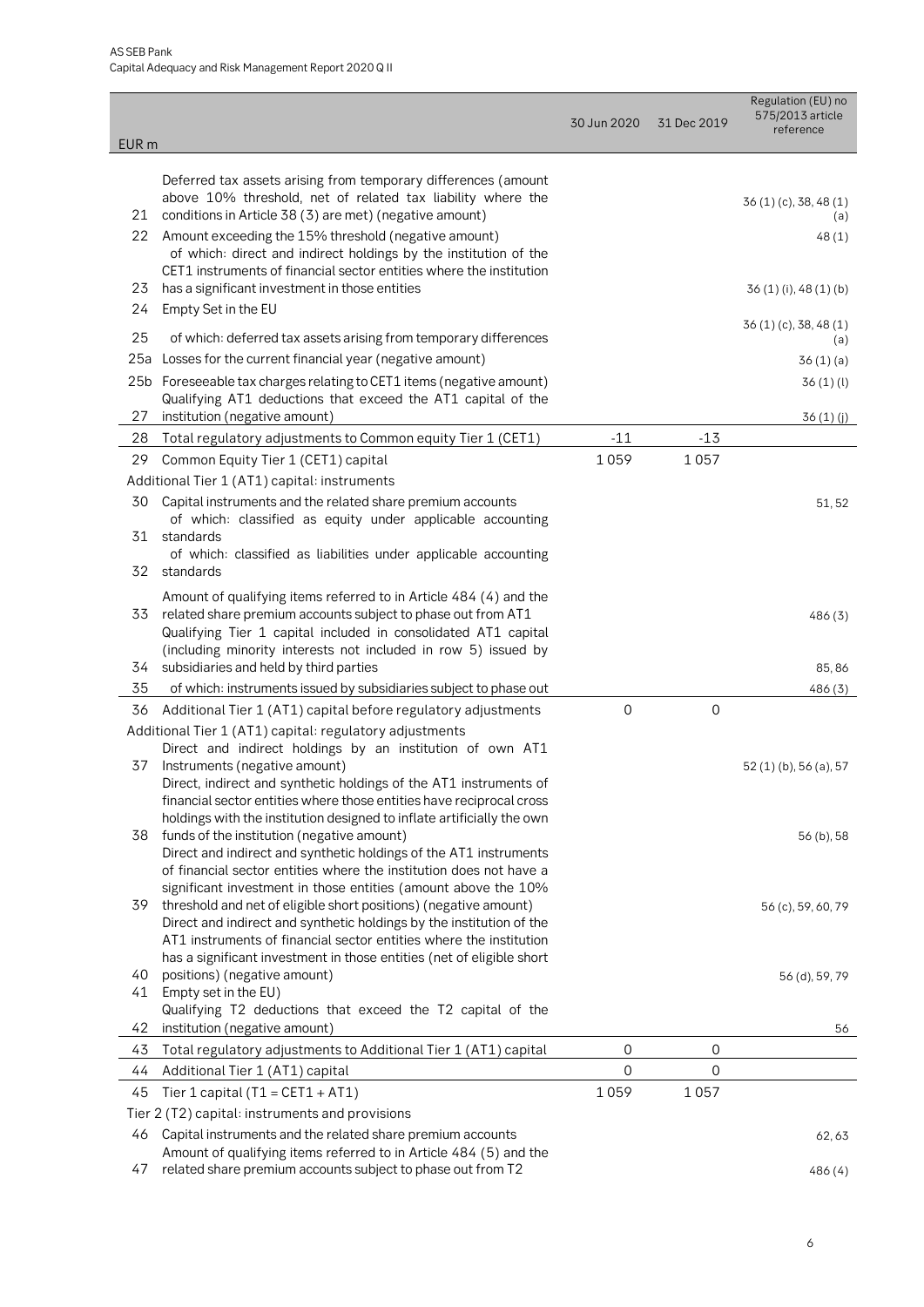| EUR <sub>m</sub> |                                                                                                                                                                                                                                                                                                                                         | 30 Jun 2020 | 31 Dec 2019    | Regulation (EU) no<br>575/2013 article<br>reference           |
|------------------|-----------------------------------------------------------------------------------------------------------------------------------------------------------------------------------------------------------------------------------------------------------------------------------------------------------------------------------------|-------------|----------------|---------------------------------------------------------------|
|                  | Qualifying own funds instruments included in consolidated T2<br>capital (including minority interests and AT1 instruments not<br>included in rows 5 or 34) issued by subsidiaries and held by third                                                                                                                                     |             |                |                                                               |
| 48               | parties                                                                                                                                                                                                                                                                                                                                 |             |                | 87,88                                                         |
| 49               | of which: instruments issued by subsidiaries subject to phase out                                                                                                                                                                                                                                                                       |             |                | 486 (4)                                                       |
| 50               | Credit risk adjustments                                                                                                                                                                                                                                                                                                                 |             |                | 62 (c) (d)                                                    |
| 51               | Tier 2 (T2) capital before regulatory adjustments                                                                                                                                                                                                                                                                                       | $\mathbf 0$ | $\mathbf 0$    |                                                               |
|                  | Tier 2 (T2) capital: regulatory adjustments                                                                                                                                                                                                                                                                                             |             |                |                                                               |
| 52               | Direct and indirect holdings by an institution of own T2 instruments<br>and subordinated loans (negative amount)<br>Holdings of the T2 instruments and subordinated loans of financial<br>sector entities where those entities have reciprocal cross holdings<br>with the institution designed to inflate artificially the own funds of |             |                | 63 (b) (i), 66 (a), 67                                        |
| 53               | the institution (negative amount)<br>Direct and indirect holdings of the T2 instruments and<br>subordinated loans of financial sector entities where the institution<br>does not have a significant investment in those entities (amount                                                                                                |             |                | 66 (b), 68                                                    |
| 54               | above 10% threshold and net of eligible short positions) (negative<br>amount)<br>Direct and indirect holdings by the institution of the T2 instruments<br>and subordinated loans of financial sector entities where the                                                                                                                 |             |                | 66 (c), 69, 70, 79                                            |
| 55<br>56         | institution has a significant investment in those entities (net of<br>eligible short positions) (negative amount)<br>Empty set in EU                                                                                                                                                                                                    |             |                | 66 (d), 69, 79, 477<br>(4)                                    |
| 57               | Total regulatory adjustments to Tier 2 (T2) capital                                                                                                                                                                                                                                                                                     | 0           | $\overline{0}$ |                                                               |
| 58               | Tier 2 (T2) capital                                                                                                                                                                                                                                                                                                                     | 4,4         | $\overline{0}$ |                                                               |
| 59               | Total capital ( $TC = T1 + T2$ )                                                                                                                                                                                                                                                                                                        | 1063        | 1057           |                                                               |
| 60               | Total risk weighted assets                                                                                                                                                                                                                                                                                                              | 3 2 6 4     | 2981           |                                                               |
|                  | Capital ratios and buffers                                                                                                                                                                                                                                                                                                              |             |                |                                                               |
| 61               | Common Equity Tier 1 (as a percentage of risk exposure amount)                                                                                                                                                                                                                                                                          | 32,4%       | 35,4%          | 92 (2) (a), 465                                               |
| 62               | Tier 1 (as a percentage of risk exposure amount)                                                                                                                                                                                                                                                                                        | 32,4%       | 35,4%          | 92(2)(b), 465                                                 |
| 63               | Total capital (as a percentage of risk exposure amount)<br>Institution specific buffer requirement (CET1 requirement in<br>accordance with article 92 (1) (a) plus capital conservation and<br>countercyclical buffer requirements, plus systemic risk buffer,<br>plus the systemically important institution buffer, expressed as a    | 32,6%       | 35,4%          | 92(2)(c)                                                      |
| 64               | percentage of risk exposure amount)                                                                                                                                                                                                                                                                                                     | 9,0%        | 10,0%          | CRD 128, 129, 130                                             |
| 65               | of which: capital conservation buffer requirements                                                                                                                                                                                                                                                                                      | 2,5%        | 2,5%           |                                                               |
| 66               | of which: countercyclical buffer requirements                                                                                                                                                                                                                                                                                           | 0,0%        | 0,0%           |                                                               |
| 67               | of which: systemic risk buffer requirements                                                                                                                                                                                                                                                                                             | 0,0%        | 1,0%           |                                                               |
|                  | of which: Global Systemically Important Institutions (G-SII) or<br>67a Other Systemically Important Institutions (O-SII) buffer                                                                                                                                                                                                         | 2,0%        | 2,0%           |                                                               |
| 68               | Common Equity Tier 1 available to meet buffers (as a percentage<br>of risk exposure amount)                                                                                                                                                                                                                                             | 27,9%       | 30,9%          | <b>CRD 128</b>                                                |
| 69<br>70<br>71   | (Non relevant in EU regulation)<br>(Non relevant in EU regulation)<br>(Non relevant in EU regulation)                                                                                                                                                                                                                                   |             |                |                                                               |
|                  | Amounts below the thresholds for deduction (before risk weighting)                                                                                                                                                                                                                                                                      |             |                |                                                               |
|                  | Direct and indirect holdings of the capital of financial sector<br>entities where the institution does not have a significant                                                                                                                                                                                                           |             |                | 36 (1) (h), 45, 46,<br>472 (10)<br>56 (c), 59, 60, 475<br>(4) |
| 72               | investment in those entities (amount below 10% threshold and<br>net of eligible short positions)                                                                                                                                                                                                                                        | 8           | 8              | 66 (c), 69, 70, 477<br>(4)                                    |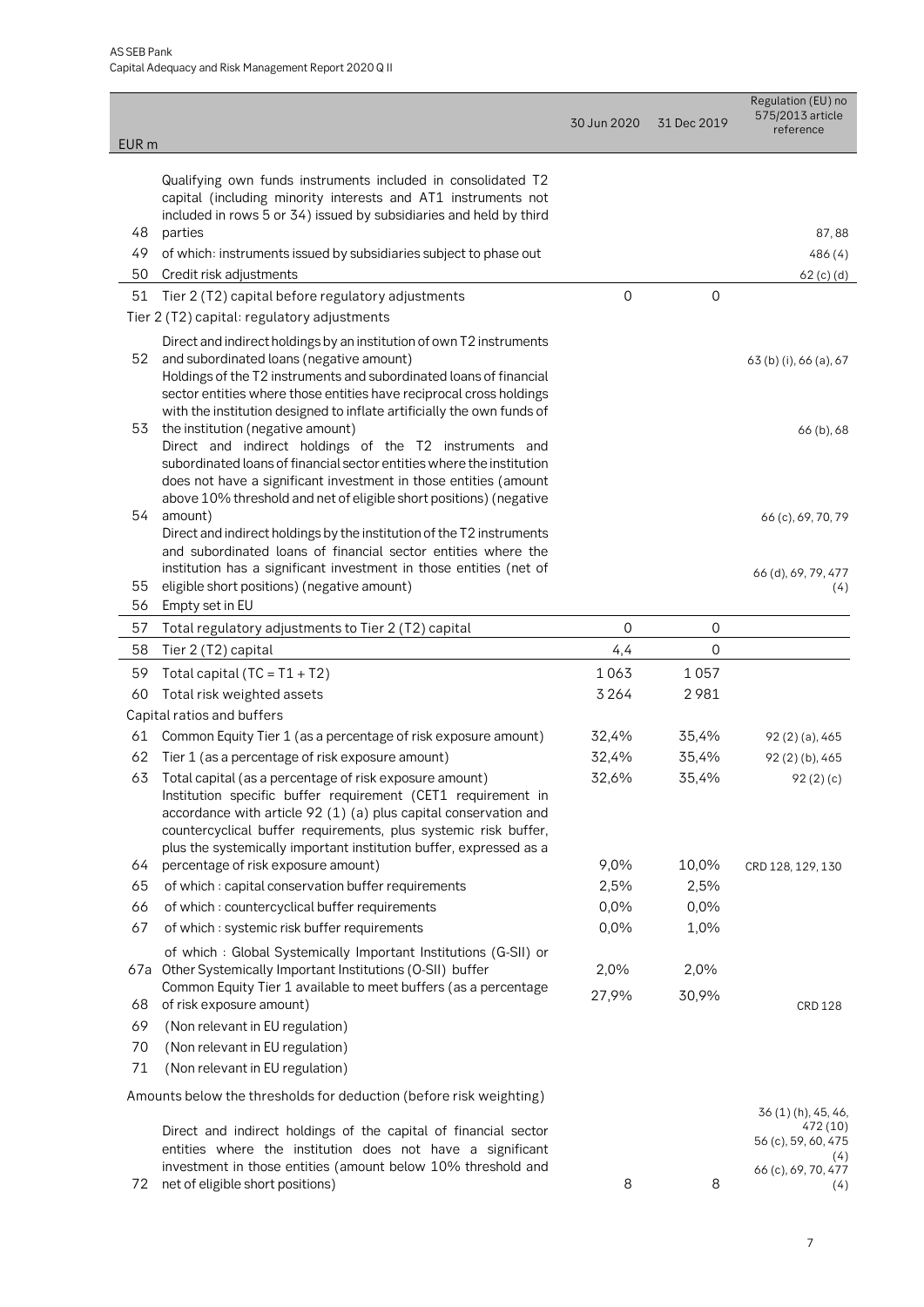| Direct and indirect holdings by the institution of the CET 1<br>instruments of financial sector entities where the institution has a<br>significant investment in those entities (amount below 10% |                                                                                                                                                                                                                                                                                                                                                                                                                                                                                                                                                                                                                                                                                                                                                                                                                                                                                                                                                                                                                                                                                                                                                                                                                                                                                                                                                                                                                         |    | reference                            |
|----------------------------------------------------------------------------------------------------------------------------------------------------------------------------------------------------|-------------------------------------------------------------------------------------------------------------------------------------------------------------------------------------------------------------------------------------------------------------------------------------------------------------------------------------------------------------------------------------------------------------------------------------------------------------------------------------------------------------------------------------------------------------------------------------------------------------------------------------------------------------------------------------------------------------------------------------------------------------------------------------------------------------------------------------------------------------------------------------------------------------------------------------------------------------------------------------------------------------------------------------------------------------------------------------------------------------------------------------------------------------------------------------------------------------------------------------------------------------------------------------------------------------------------------------------------------------------------------------------------------------------------|----|--------------------------------------|
|                                                                                                                                                                                                    |                                                                                                                                                                                                                                                                                                                                                                                                                                                                                                                                                                                                                                                                                                                                                                                                                                                                                                                                                                                                                                                                                                                                                                                                                                                                                                                                                                                                                         |    |                                      |
|                                                                                                                                                                                                    |                                                                                                                                                                                                                                                                                                                                                                                                                                                                                                                                                                                                                                                                                                                                                                                                                                                                                                                                                                                                                                                                                                                                                                                                                                                                                                                                                                                                                         |    |                                      |
|                                                                                                                                                                                                    |                                                                                                                                                                                                                                                                                                                                                                                                                                                                                                                                                                                                                                                                                                                                                                                                                                                                                                                                                                                                                                                                                                                                                                                                                                                                                                                                                                                                                         |    | 36 (1) (i), 45, 48,<br>470, 472 (11) |
|                                                                                                                                                                                                    |                                                                                                                                                                                                                                                                                                                                                                                                                                                                                                                                                                                                                                                                                                                                                                                                                                                                                                                                                                                                                                                                                                                                                                                                                                                                                                                                                                                                                         |    |                                      |
|                                                                                                                                                                                                    |                                                                                                                                                                                                                                                                                                                                                                                                                                                                                                                                                                                                                                                                                                                                                                                                                                                                                                                                                                                                                                                                                                                                                                                                                                                                                                                                                                                                                         |    | 36 (1) (c), 38, 48                   |
|                                                                                                                                                                                                    |                                                                                                                                                                                                                                                                                                                                                                                                                                                                                                                                                                                                                                                                                                                                                                                                                                                                                                                                                                                                                                                                                                                                                                                                                                                                                                                                                                                                                         |    |                                      |
|                                                                                                                                                                                                    |                                                                                                                                                                                                                                                                                                                                                                                                                                                                                                                                                                                                                                                                                                                                                                                                                                                                                                                                                                                                                                                                                                                                                                                                                                                                                                                                                                                                                         |    |                                      |
|                                                                                                                                                                                                    |                                                                                                                                                                                                                                                                                                                                                                                                                                                                                                                                                                                                                                                                                                                                                                                                                                                                                                                                                                                                                                                                                                                                                                                                                                                                                                                                                                                                                         |    | 62                                   |
|                                                                                                                                                                                                    |                                                                                                                                                                                                                                                                                                                                                                                                                                                                                                                                                                                                                                                                                                                                                                                                                                                                                                                                                                                                                                                                                                                                                                                                                                                                                                                                                                                                                         |    |                                      |
|                                                                                                                                                                                                    | 5                                                                                                                                                                                                                                                                                                                                                                                                                                                                                                                                                                                                                                                                                                                                                                                                                                                                                                                                                                                                                                                                                                                                                                                                                                                                                                                                                                                                                       | 5  | 62                                   |
|                                                                                                                                                                                                    |                                                                                                                                                                                                                                                                                                                                                                                                                                                                                                                                                                                                                                                                                                                                                                                                                                                                                                                                                                                                                                                                                                                                                                                                                                                                                                                                                                                                                         |    |                                      |
|                                                                                                                                                                                                    |                                                                                                                                                                                                                                                                                                                                                                                                                                                                                                                                                                                                                                                                                                                                                                                                                                                                                                                                                                                                                                                                                                                                                                                                                                                                                                                                                                                                                         |    |                                      |
|                                                                                                                                                                                                    |                                                                                                                                                                                                                                                                                                                                                                                                                                                                                                                                                                                                                                                                                                                                                                                                                                                                                                                                                                                                                                                                                                                                                                                                                                                                                                                                                                                                                         |    | 62                                   |
|                                                                                                                                                                                                    | 15                                                                                                                                                                                                                                                                                                                                                                                                                                                                                                                                                                                                                                                                                                                                                                                                                                                                                                                                                                                                                                                                                                                                                                                                                                                                                                                                                                                                                      | 14 | 62                                   |
|                                                                                                                                                                                                    |                                                                                                                                                                                                                                                                                                                                                                                                                                                                                                                                                                                                                                                                                                                                                                                                                                                                                                                                                                                                                                                                                                                                                                                                                                                                                                                                                                                                                         |    |                                      |
|                                                                                                                                                                                                    |                                                                                                                                                                                                                                                                                                                                                                                                                                                                                                                                                                                                                                                                                                                                                                                                                                                                                                                                                                                                                                                                                                                                                                                                                                                                                                                                                                                                                         |    |                                      |
|                                                                                                                                                                                                    |                                                                                                                                                                                                                                                                                                                                                                                                                                                                                                                                                                                                                                                                                                                                                                                                                                                                                                                                                                                                                                                                                                                                                                                                                                                                                                                                                                                                                         |    | 484 (3), 486 (2) &                   |
|                                                                                                                                                                                                    |                                                                                                                                                                                                                                                                                                                                                                                                                                                                                                                                                                                                                                                                                                                                                                                                                                                                                                                                                                                                                                                                                                                                                                                                                                                                                                                                                                                                                         |    | (5)                                  |
|                                                                                                                                                                                                    |                                                                                                                                                                                                                                                                                                                                                                                                                                                                                                                                                                                                                                                                                                                                                                                                                                                                                                                                                                                                                                                                                                                                                                                                                                                                                                                                                                                                                         |    | 484 (3), 486 (2) &                   |
|                                                                                                                                                                                                    |                                                                                                                                                                                                                                                                                                                                                                                                                                                                                                                                                                                                                                                                                                                                                                                                                                                                                                                                                                                                                                                                                                                                                                                                                                                                                                                                                                                                                         |    | (5)                                  |
|                                                                                                                                                                                                    |                                                                                                                                                                                                                                                                                                                                                                                                                                                                                                                                                                                                                                                                                                                                                                                                                                                                                                                                                                                                                                                                                                                                                                                                                                                                                                                                                                                                                         |    | 484 (4), 486 (3) &<br>(5)            |
|                                                                                                                                                                                                    |                                                                                                                                                                                                                                                                                                                                                                                                                                                                                                                                                                                                                                                                                                                                                                                                                                                                                                                                                                                                                                                                                                                                                                                                                                                                                                                                                                                                                         |    | 484 (4), 486 (3) &<br>(5)            |
|                                                                                                                                                                                                    |                                                                                                                                                                                                                                                                                                                                                                                                                                                                                                                                                                                                                                                                                                                                                                                                                                                                                                                                                                                                                                                                                                                                                                                                                                                                                                                                                                                                                         |    | 484 (4), 486 (3) &<br>(5)            |
|                                                                                                                                                                                                    |                                                                                                                                                                                                                                                                                                                                                                                                                                                                                                                                                                                                                                                                                                                                                                                                                                                                                                                                                                                                                                                                                                                                                                                                                                                                                                                                                                                                                         |    | 484 (4), 486 (3) &<br>(5)            |
|                                                                                                                                                                                                    | threshold and net of eligible short positions)<br>Empty Set in the EU<br>Deferred tax assets arising from temporary differences (amount<br>below 10% threshold, net of related tax liability where the<br>conditions in Article 38 (3) are met)<br>Applicable caps on the inclusion of provisions in Tier 2<br>Credit risk adjustments included in T2 in respect of exposures<br>subject to standardized approach (prior to the application of the<br>Cap on inclusion of credit risk adjustments in T2 under<br>standardised approach<br>Credit risk adjustments included in T2 in respect of exposures<br>subject to internal ratings-based approach (prior to the application<br>of the cap)<br>Cap for inclusion of credit risk adjustments in T2 under internal<br>ratings-based approach<br>Capital instruments subject to phase-out arrangements<br>(only applicable between 1 Jan 2013 and 1 Jan 2022)<br>Current cap on CET1 instruments subject to phase out<br>arrangements<br>Amount excluded from CET1 due to cap (excess over cap after<br>redemptions and maturities)<br>Current cap on AT1 instruments subject to phase out<br>arrangements<br>Amount excluded from AT1 due to cap (excess over cap after<br>redemptions and maturities)<br>Current cap on T2 instruments subject to phase out arrangements<br>Amount excluded from T2 due to cap (excess over cap after<br>redemptions and maturities) |    |                                      |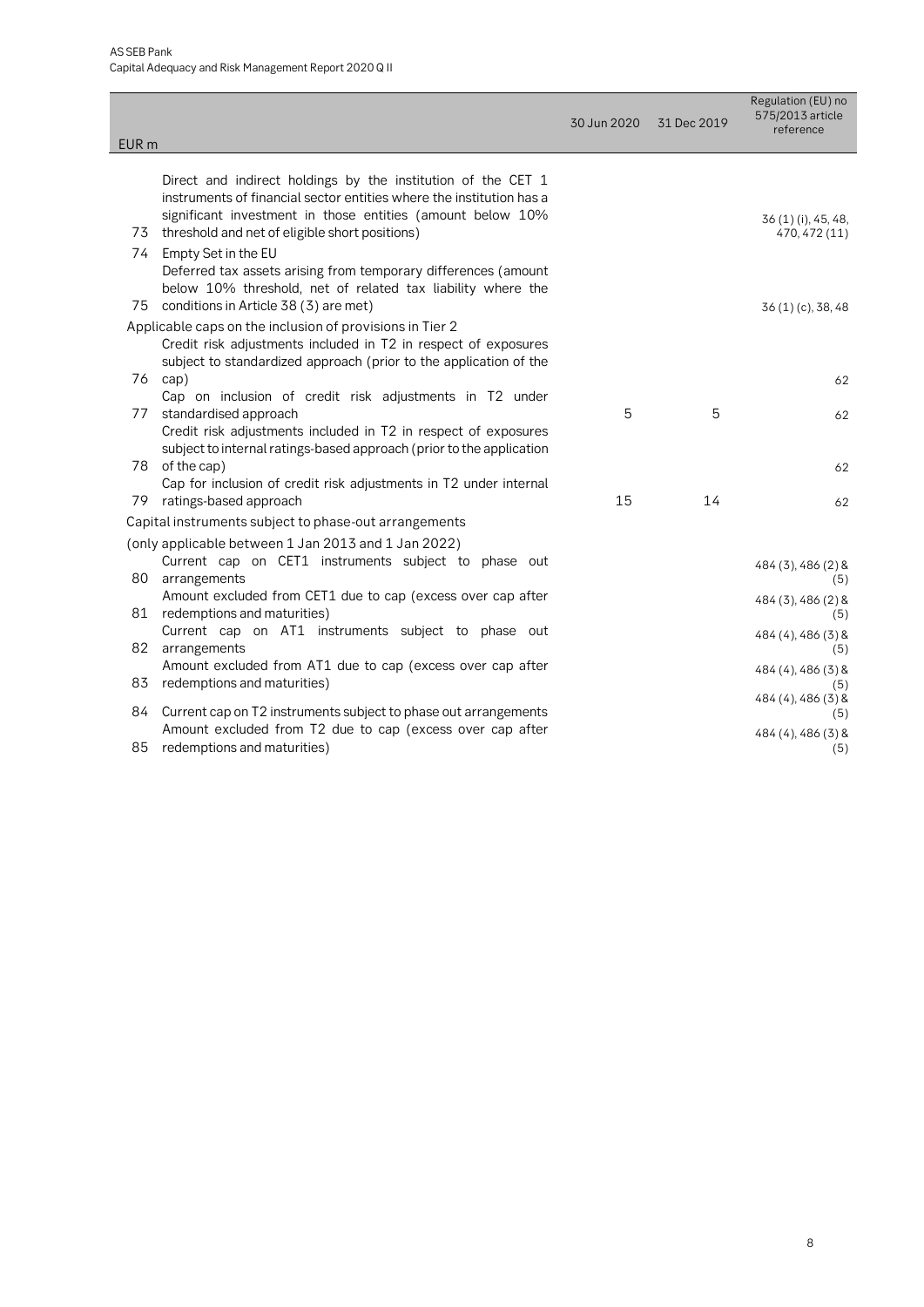### <span id="page-8-0"></span>Table 4. Capital instruments' main features

# *Disclosure according to Article 3 in EU Regulation No 1423/2013*

|                 | 30 Jun 2020                                                                                       |                       |
|-----------------|---------------------------------------------------------------------------------------------------|-----------------------|
|                 |                                                                                                   | AS SEB Pank           |
| 1               | <b>Issuer</b>                                                                                     | reg. No 10004252      |
| 2               | Unique identifier (eg CUSIP, ISIN or Bloomberg identifier for private placement                   | EE3100001793          |
| 3               | Governing law(s) of the instrument                                                                | Estonian Law          |
|                 | Regulatory treatment                                                                              |                       |
| 4               | <b>Transitional CRR rules</b>                                                                     | Common Equity Tier 1  |
| 5               | Post-transitional CRR rules                                                                       | Common Equity Tier 1  |
| 6               | Eligible at solo/(sub-)consolidated/solo & (sub-)consolidated                                     | Solo and consolidated |
| 7               | Instrument type (types to be specified by each jurisdiction)                                      | Ordinary shares       |
| 8               | Amount recognised in regulatory capital (currency in million, as of most recent reporting date)   | 43 EUR m              |
| 9               | Nominal amount of instrument                                                                      | 43 EUR m              |
| 9a              | Issue price                                                                                       | EUR 0,64              |
| 9b              | Redemption price                                                                                  | n/a                   |
| 10              | Accounting classification                                                                         | Share capital         |
| 11              | Original date of issuance                                                                         | 06.05.1994            |
| 12              | Perpetual or dated                                                                                | Perpetual             |
| 13              | Original maturity date                                                                            | Perpetual             |
| 14              | Issuer call subject to prior supervisory approval                                                 | N <sub>O</sub>        |
| 15              | Optional call date, contingent call dates, and redemption amount                                  | n/a                   |
| 16              | Subsequent call dates, if applicable                                                              | n/a                   |
|                 | Coupons / dividends                                                                               |                       |
| 17              | Fixed or floating dividend/coupon                                                                 | Floating              |
| 18              | Coupon rate and any related index                                                                 | n/a                   |
| 19              | Existence of a dividend stopper                                                                   | N <sub>O</sub>        |
| 20a             | Fully discretionary, partially discretionary or mandatory (in terms of timing                     | Fully discretionary   |
| 20 <sub>b</sub> | Fully discretionary, partially discretionary or mandatory (in terms of amount)                    | Fully discretionary   |
| 21              | Existence of step up or other incentive to redeem                                                 | N <sub>O</sub>        |
| 22              | Noncumulative or cumulative                                                                       | Noncumulative         |
| 23              | Convertible or non-convertible                                                                    | Non-convertible       |
| 24              | If convertible, conversion trigger (s)                                                            | n/a                   |
| 25              | If convertible, fully or partially                                                                | n/a                   |
| 26              | If convertible, conversion rate                                                                   | n/a                   |
| 27              | If convertible, mandatory or optional conversion                                                  | n/a                   |
| 28              | If convertible, specify instrument type convertible into                                          | n/a                   |
| 29              | If convertible, specify issuer of instrument it converts into                                     | n/a                   |
| 30              | Write-down features                                                                               | NO                    |
| 31              | If write-down, write-down trigger (s)                                                             | n/a                   |
| 32              | If write-down, full or partial                                                                    | n/a                   |
| 33              | If write-down, permanent or temporary                                                             | n/a                   |
| 34              | If temporary write-down, description of write-up mechanism                                        | n/a                   |
|                 | Position in subordination hierarchy in liquidation (specify instrument type immediately senior to |                       |
| 35              | instrument)                                                                                       | n/a                   |
| 36              | Non-compliant transitioned features                                                               | N <sub>O</sub>        |
| 37              | If yes, specify non-compliant features                                                            | n/a                   |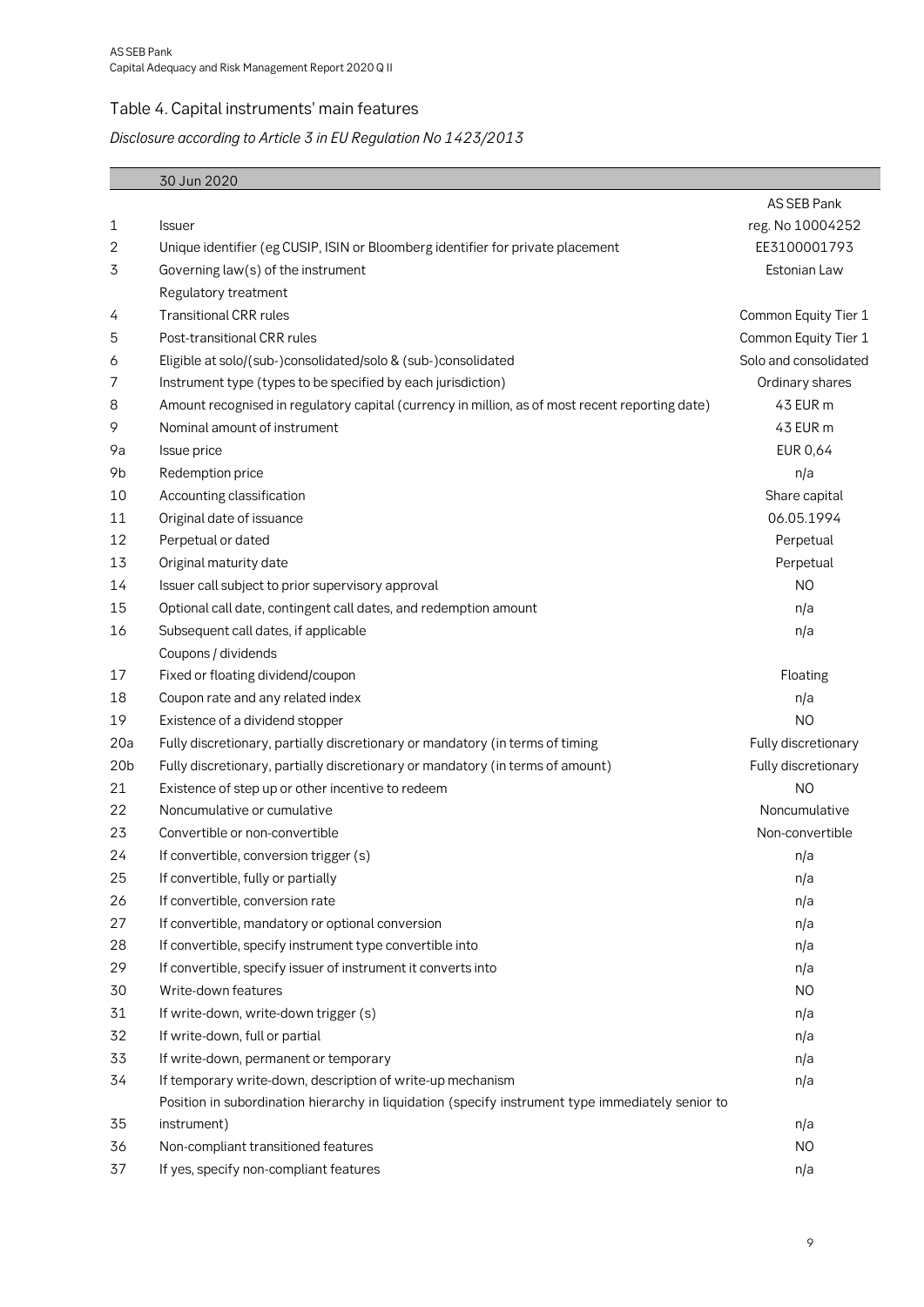### <span id="page-9-0"></span>Table 5. Leverage ratio

É

*Disclosure according to EU Regulation 2016/200*

|                | EUR <sub>m</sub>                                                                                                                                                                                                                                                                                                                                            | 30 Jun 2020      | 31 Dec 2019                 |
|----------------|-------------------------------------------------------------------------------------------------------------------------------------------------------------------------------------------------------------------------------------------------------------------------------------------------------------------------------------------------------------|------------------|-----------------------------|
|                |                                                                                                                                                                                                                                                                                                                                                             |                  |                             |
|                | Table LRSum: Summary reconciliation of accounting assets and leverage ratio                                                                                                                                                                                                                                                                                 |                  | Applicable amount           |
| exposures      |                                                                                                                                                                                                                                                                                                                                                             |                  |                             |
| 1              | Total assets as per published financial statements                                                                                                                                                                                                                                                                                                          | 7294             | 6864                        |
| $\overline{2}$ | Adjustment for entities which are consolidated for accounting purposes but<br>are outside the scope of regulatory consolidation<br>(Adjustment for fiduciary assets recognised on the balance sheet pursuant<br>to the applicable accounting framework but excluded from the leverage<br>ratio total exposure measure in accordance with Article 429(13) of |                  |                             |
| 3              | Regulation (EU) No 575/2013)                                                                                                                                                                                                                                                                                                                                |                  |                             |
| 4              | Adjustments for derivative financial instruments                                                                                                                                                                                                                                                                                                            | 5                | 4                           |
| 5              | Adjustment for securities financing transactions (SFTs)<br>Adjustment for off-balance sheet items (ie conversion to credit equivalent                                                                                                                                                                                                                       |                  |                             |
| 6              | amounts of off-balance sheet exposures)<br>(Adjustment for intragroup exposures excluded from the leverage ratio<br>total exposure measure in accordance with Article 429(7) of Regulation                                                                                                                                                                  | 554              | 489                         |
| EU-6a<br>EU-6b | (EU) No 575/2013)<br>(Adjustment for exposures excluded from the leverage ratio total exposure<br>measure in accordance with Article 429(14) of Regulation (EU) No<br>575/2013)                                                                                                                                                                             |                  |                             |
| 7              | Other adjustments                                                                                                                                                                                                                                                                                                                                           | -11              | $-13$                       |
| 8              | Leverage ratio total exposure measure                                                                                                                                                                                                                                                                                                                       | 7842             | 7344                        |
|                |                                                                                                                                                                                                                                                                                                                                                             |                  |                             |
|                | Table LRCom: Leverage ratio common disclosure                                                                                                                                                                                                                                                                                                               |                  | CRR leverage ratio exposure |
|                |                                                                                                                                                                                                                                                                                                                                                             |                  |                             |
|                | On-balance sheet exposures (excluding derivatives and SFTs)                                                                                                                                                                                                                                                                                                 |                  |                             |
|                | On-balance sheet items (excluding derivatives, SFTs and fiduciary assets,                                                                                                                                                                                                                                                                                   |                  |                             |
| 1<br>2         | but including collateral)                                                                                                                                                                                                                                                                                                                                   | 7288             | 6858<br>$-13$               |
| 3              | (Asset amounts deducted in determining Tier 1 capital)<br>Total on-balance sheet exposures (excluding derivatives, SFTs and<br>fiduciary assets) (sum of lines 1 and 2)                                                                                                                                                                                     | $-11$<br>7 2 7 7 | 6845                        |
| 4              | Derivative exposures<br>Replacement cost associated with all derivatives transactions (ie net of<br>eligible cash variation margin)<br>Add-on amounts for PFE associated with all derivatives transactions (mark-                                                                                                                                           | 6                | 6                           |
| 5              | to-market method)                                                                                                                                                                                                                                                                                                                                           | 5                | 5                           |
| EU-5a          | Exposure determined under Original Exposure Method                                                                                                                                                                                                                                                                                                          |                  |                             |
| 6              | Gross-up for derivatives collateral provided where deducted from the<br>balance sheet assets pursuant to the applicable accounting framework<br>(Deductions of receivables assets for cash variation margin provided in                                                                                                                                     |                  |                             |
| 7              | derivatives transactions)                                                                                                                                                                                                                                                                                                                                   |                  |                             |
| 8              | (Exempted CCP leg of client-cleared trade exposures)                                                                                                                                                                                                                                                                                                        |                  |                             |
| 9              | Adjusted effective notional amount of written credit derivatives<br>(Adjusted effective notional offsets and add-on deductions for written                                                                                                                                                                                                                  |                  |                             |
| 10             | credit derivatives)                                                                                                                                                                                                                                                                                                                                         |                  |                             |
| 11             | Total derivatives exposures (sum of lines 4 to 10)                                                                                                                                                                                                                                                                                                          | 11               | 11                          |
| 12             | <b>SFT</b> exposures<br>Gross SFT assets (with no recognition of netting), after adjusting for sales<br>accounting transactions<br>(Netted amounts of cash payables and cash receivables of gross SFT                                                                                                                                                       |                  |                             |

14 Counterparty credit risk exposure for SFT assets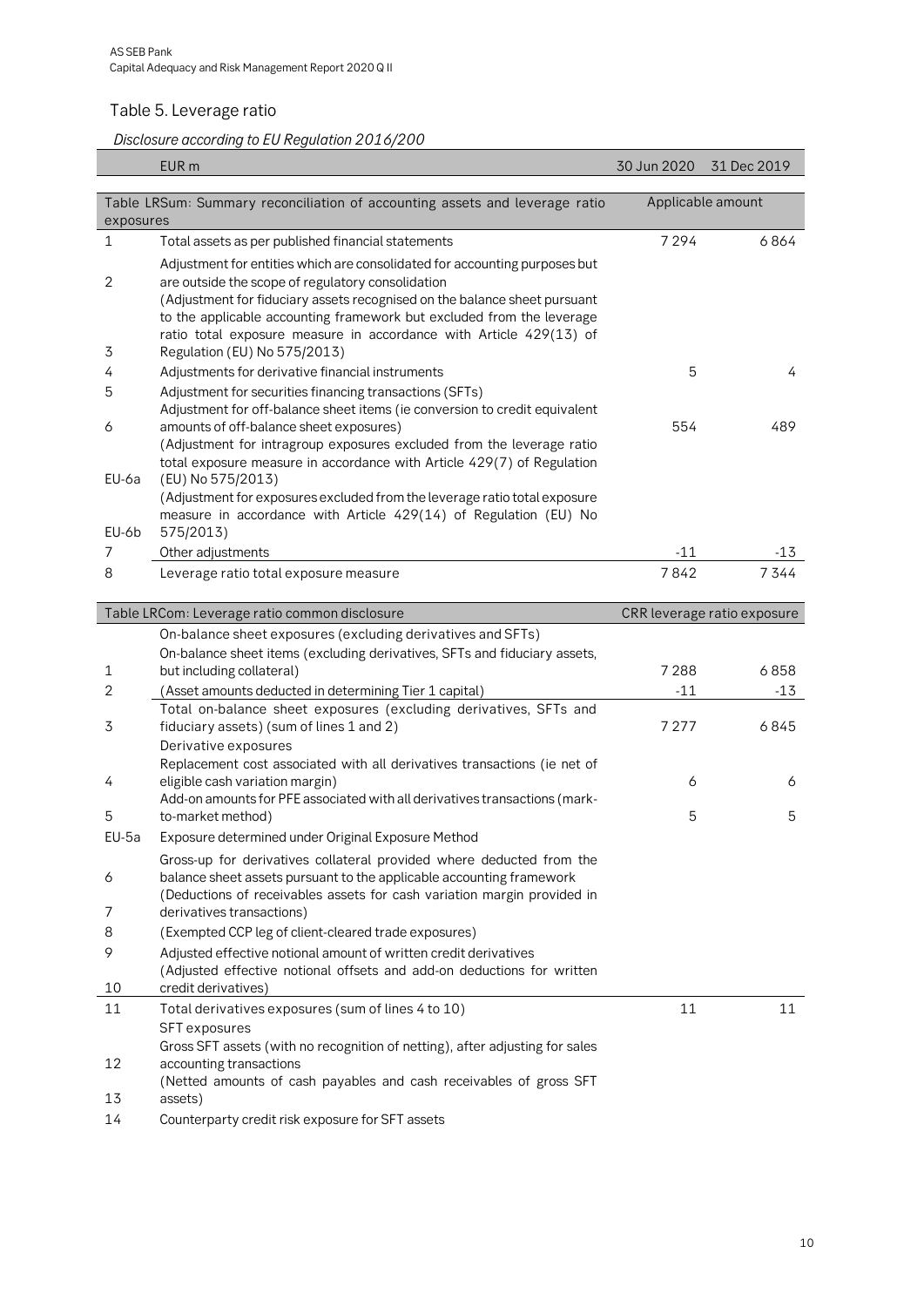|                | EUR <sub>m</sub>                                                                                                                                                                                                                                                                   | 30 Jun 2020 31 Dec 2019 |                                 |
|----------------|------------------------------------------------------------------------------------------------------------------------------------------------------------------------------------------------------------------------------------------------------------------------------------|-------------------------|---------------------------------|
| 15             | Derogation for SFTs: Counterparty credit risk exposure in accordance with<br>EU-14a Articles 429b(4) and 222 of Regulation (EU) No 575/2013<br>Agent transaction exposures                                                                                                         |                         |                                 |
| $EU-15a$       | (Exempted CCP leg of client-cleared SFT exposure)                                                                                                                                                                                                                                  |                         |                                 |
| 16             | Total securities financing transaction exposures (sum of lines 12 to 15a)<br>Other off-balance sheet exposures                                                                                                                                                                     | $\Omega$                | 0                               |
| 17             | Off-balance sheet exposures at gross notional amount                                                                                                                                                                                                                               | 1039                    | 1000                            |
| 18             | (Adjustments for conversion to credit equivalent amounts)                                                                                                                                                                                                                          | $-585$                  | $-512$                          |
| 19             | Other off-balance sheet exposures (sum of lines 17 and 18)                                                                                                                                                                                                                         | 554                     | 488                             |
|                | Exempted exposures in accordance with Article 429(7) and (14) of<br>Regulation (EU) No 575/2013 (on and off balance sheet)                                                                                                                                                         |                         |                                 |
|                | (Intragroup exposures (solo basis) exempted in accordance with Article<br>EU-19a 429(7) of Regulation (EU) No 575/2013 (on and off balance sheet))<br>(Exposures exempted in accordance with Article 429 (14) of Regulation<br>EU-19b (EU) No 575/2013 (on and off balance sheet)) |                         |                                 |
|                | Capital and total exposure measure                                                                                                                                                                                                                                                 |                         |                                 |
| 20             | Tier 1 capital<br>Leverage ratio total exposure measure (sum of lines 3, 11, 16, 19,                                                                                                                                                                                               | 1059                    | 1057                            |
| 21             | EU-19a and EU-19b)<br>Leverage ratio                                                                                                                                                                                                                                               | 7842                    | 7344                            |
| 22             | Leverage ratio<br>Choice on transitional arrangements and amount of derecognised<br>fiduciary items                                                                                                                                                                                | 13,5%                   | 14,4%                           |
| EU-23<br>EU-24 | Choice on transitional arrangements for the definition of the capital measure<br>Amount of derecognised fiduciary items in accordance with Article 429(11)<br>of Regulation (EU) No 575/2013                                                                                       |                         | Fully phased in Fully phased in |

|        | Table LRSpl: Split-up of on balance sheet exposures (excluding derivatives,<br>SFTs and exempted exposures) | CRR leverage ratio exposure |      |
|--------|-------------------------------------------------------------------------------------------------------------|-----------------------------|------|
|        | Total on-balance sheet exposures (excluding derivatives, SFTs, and                                          |                             |      |
| $EU-1$ | exempted exposures), of which:                                                                              | 7288                        | 6858 |
| $EU-2$ | Trading book exposures                                                                                      |                             |      |
| $EU-3$ | Banking book exposures, of which:                                                                           | 7288                        | 6858 |
| $EU-4$ | Covered bonds                                                                                               |                             |      |
| $EU-5$ | Exposures treated as sovereigns                                                                             | 948                         | 1197 |
|        | Exposures to regional governments, MDB, international organisations and                                     |                             |      |
| EU-6   | PSE not treated as sovereigns                                                                               |                             |      |
| EU-7   | <i><u><b>Institutions</b></u></i>                                                                           | 823                         | 250  |
| EU-8   | Secured by mortgages of immovable properties                                                                | 4046                        | 3902 |
| EU-9   | Retail exposures                                                                                            | 501                         | 511  |
| EU-10  | Corporate                                                                                                   | 833                         | 863  |
| EU-11  | Exposures in default                                                                                        | 29                          | 31   |
|        | Other exposures (eg equity, securitisations, and other non-credit obligation                                |                             |      |
| EU-12  | assets)                                                                                                     | 108                         | 104  |
|        |                                                                                                             |                             |      |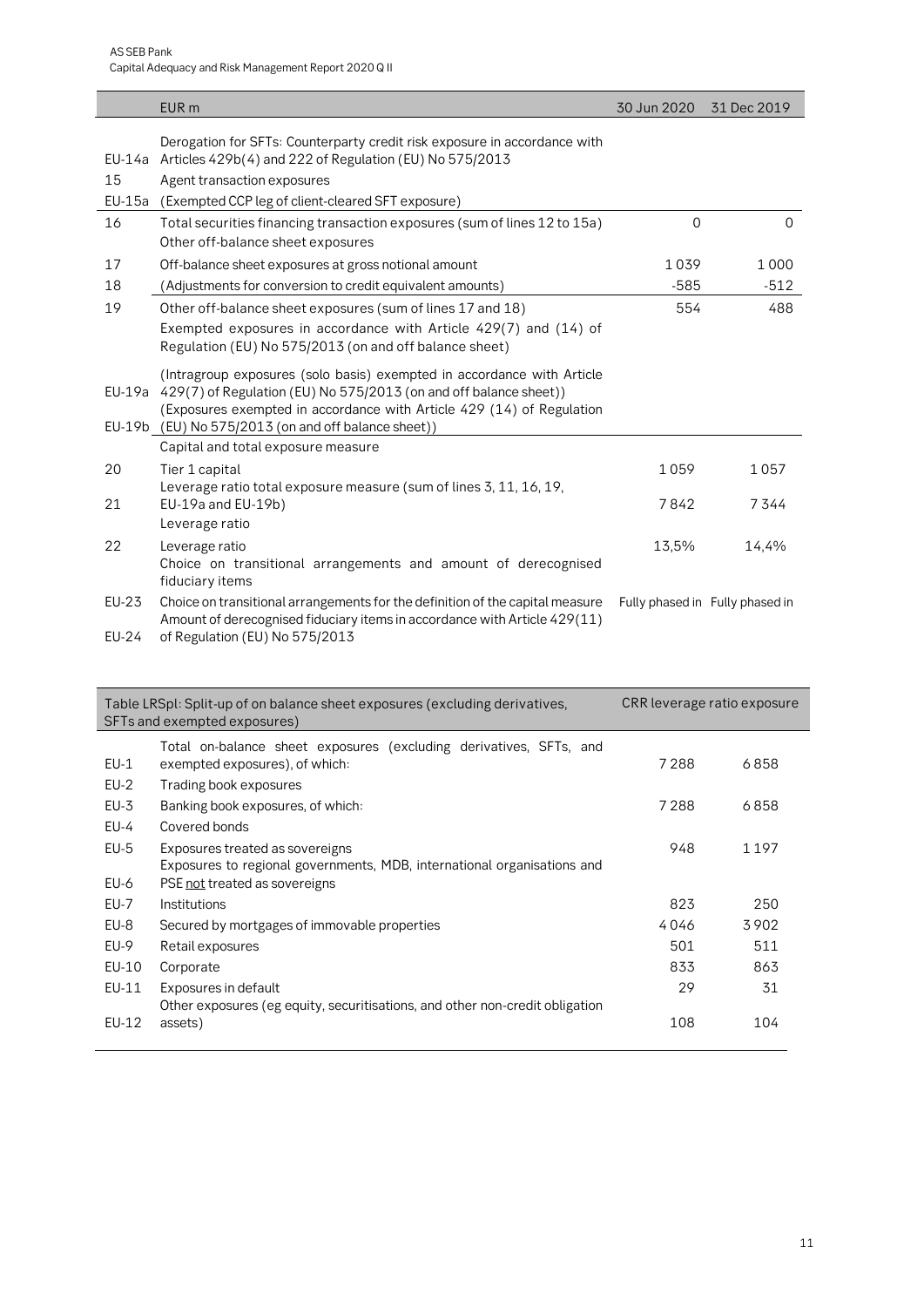#### Table LRQua: Free format text boxes for disclosure on qualitative items

Leverage ratio is considered in capital and risk management and planning. The leverage ratio is frequently monitored and risks involved are assessed.

SEB's capital plan covers the strategic planning horizon and projects economic and legal capital requirements, as well as available capital resources and relevant ratios including risk-based and non-risk based metrics such as the leverage ratio. It is forward-looking, taking into account current and planned business volumes. The capital plan is stress tested for potential down-turns in the macroeconomic environment, strategic risk factors identified in the business planning, and other relevant scenarios. The capital plan is established annually, and updated as needs arise during the year. Capital is managed centrally, pursuant to an internal framework in accordance with local requirements as regards statutory and internal capital.

In 2020, there were no significant factors impacting the leverage ratio.

#### <span id="page-11-0"></span>Table 6. EU CR1-A - Credit quality of exposures by exposure class and instrument

|                                          | <b>Gross carrying values of</b> |                            |                    | Specific credit General credit |                                  | <b>Credit risk</b>                     |                   |
|------------------------------------------|---------------------------------|----------------------------|--------------------|--------------------------------|----------------------------------|----------------------------------------|-------------------|
| 30 Jun 2020, EUR m                       | <b>Defaulted</b><br>exposures   | Non-defaulted<br>exposures | risk<br>adjustment | risk<br>adjustment             | <b>Accumulated</b><br>write-offs | adjustment<br>charges of the<br>period | <b>Net values</b> |
| Central governments or central banks     |                                 |                            |                    |                                | $\Omega$                         |                                        |                   |
| Institutions                             |                                 | 688                        | o                  |                                |                                  | $-3$                                   | 688               |
| Corporates                               | 21                              | 3443                       | 15                 |                                | 19                               | -6                                     | 3448              |
| of which large corporates                | 5                               | 2280                       |                    |                                | 3                                | $-3$                                   | 2278              |
| of which SME corporates                  | 14                              | 1122                       |                    |                                | 2                                | $-3$                                   | 1130              |
| of which Specialised Lending             | 2                               | 40                         |                    |                                | 15                               | 0                                      | 41                |
| Retail exposures                         | 25                              | 2770                       | 12                 |                                | 67                               | 2                                      | 2784              |
| of which secured by real estate property | 23                              | 2539                       |                    |                                | 23                               | -1                                     | 2553              |
| of which retail SME                      |                                 | 81                         |                    |                                | 36                               | 0                                      | 80                |
| of which other retail exposures          |                                 | 150                        |                    |                                | 8                                | 0                                      | 150               |
| <b>Total IRB approach</b>                | 46                              | 6901                       | 27                 | 0                              | 86                               | -7                                     | ó 920             |
| Central governments or central banks     |                                 | 747                        | 0                  |                                |                                  | 0                                      | 747               |
| Other exposures                          |                                 | 648                        | 2                  |                                |                                  | -1                                     | 647               |
| <b>Total Standardised approach</b>       |                                 | 1395                       | 2                  | 0                              | 0                                | -1                                     | 1394              |
| Total                                    | 46                              | 8296                       | 28                 | O                              | 86                               | -8                                     | 8314              |
| Of which: Loans                          | 46                              | 6918                       | 27                 |                                | 86                               | -8                                     | 6937              |
| Of which: Debt securities                |                                 | 239                        |                    |                                |                                  |                                        | 239               |
| Of which: Off-balance-sheet exposures    |                                 | 1139                       | $\cdot$ 1          |                                |                                  |                                        | 1139              |

|                                          | <b>Gross carrying values of</b> |                            |                    | Specific credit General credit |                           | <b>Credit risk</b>                     |                   |
|------------------------------------------|---------------------------------|----------------------------|--------------------|--------------------------------|---------------------------|----------------------------------------|-------------------|
| 31 Dec 2019, EUR m                       | <b>Defaulted</b><br>exposures   | Non-defaulted<br>exposures | risk<br>adjustment | risk<br>adjustment             | Accumulated<br>write-offs | adjustment<br>charges of the<br>period | <b>Net values</b> |
| Central governments or central banks     |                                 |                            |                    |                                |                           | $\Omega$                               |                   |
| Institutions                             |                                 | 102                        | 0                  |                                |                           | o                                      | 102               |
| Corporates                               | 21                              | 3257                       |                    |                                | 18                        | -1                                     | 3268              |
| of which large corporates                | Ω                               | 2050                       |                    |                                |                           | 0                                      | 2049              |
| of which SME corporates                  | 19                              | 1176                       |                    |                                |                           | -1                                     | 1187              |
| of which Specialised Lending             |                                 | 31                         |                    |                                | 15                        | 0                                      | 32                |
| Retail exposures                         | 27                              | 2734                       | 10                 |                                | 68                        | 2                                      | 2751              |
| of which secured by real estate property | 25                              | 2497                       | я                  |                                | 24                        |                                        | 2513              |
| of which retail SME                      |                                 | 81                         |                    |                                | 36                        |                                        | 81                |
| of which other retail exposures          |                                 | 156                        |                    |                                | 8                         |                                        | 156               |
| <b>Total IRB approach</b>                | 48                              | 6093                       | 20                 | 0                              | 87                        |                                        | 6121              |
| Central governments or central banks     |                                 | 1014                       | $\Omega$           |                                |                           |                                        | 1014              |
| Other exposures                          |                                 | 615                        |                    |                                |                           | o                                      | 615               |
| <b>Total Standardised approach</b>       |                                 | 1629                       |                    | 0                              | 0                         | 0                                      | 1629              |
| <b>Total</b>                             | 48                              | 7721                       | 20                 | O                              | 87                        |                                        | 7750              |
| Of which: Loans                          | 48                              | 6562                       | 20                 |                                | 87                        |                                        | 6590              |
| Of which: Debt securities                |                                 | 159                        |                    |                                |                           |                                        | 159               |
| Of which: Off-balance-sheet exposures    |                                 | 1001                       | -0                 |                                |                           |                                        | 1001              |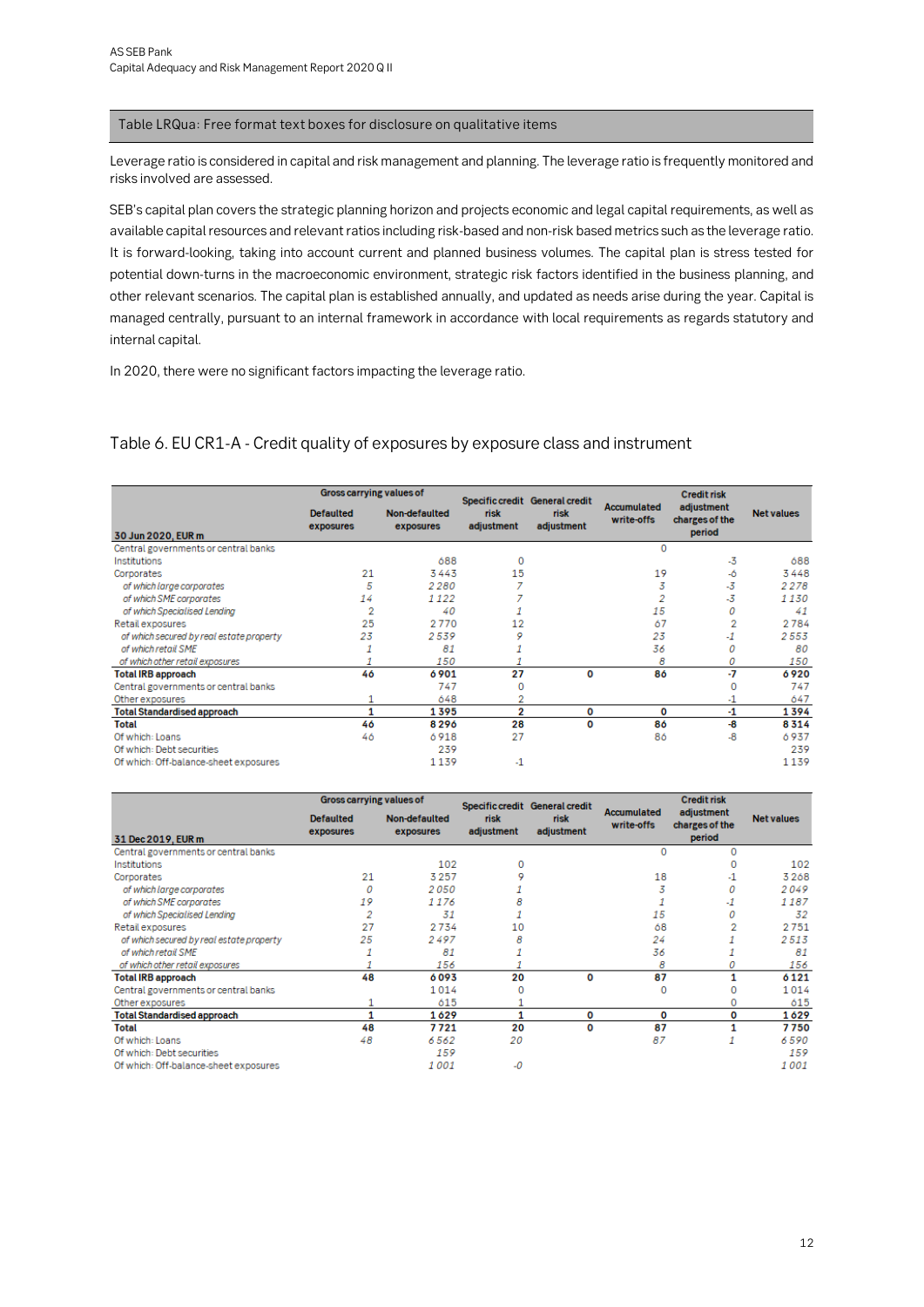#### <span id="page-12-0"></span>Table 7. EU CR1-B - Credit quality of exposures by industry or counterparty types

|                                   | <b>Gross carrying values of</b> |                                   | <b>Specific credit</b> |                                          |                                  |                                        |                  |
|-----------------------------------|---------------------------------|-----------------------------------|------------------------|------------------------------------------|----------------------------------|----------------------------------------|------------------|
| 30 Jun 2020, EUR m                | <b>Defaulted</b><br>exposures   | Non-defaulted<br><b>exposures</b> | risk<br>adjustment     | <b>General credit</b><br>risk adjustment | <b>Accumulated</b><br>write-offs | adjustment<br>charges of the<br>period | <b>Netvalues</b> |
| <b>Banks</b>                      |                                 | 1155                              | o                      |                                          | o                                |                                        | 1155             |
| Finance and insurance             |                                 | 50                                |                        |                                          |                                  |                                        | 49               |
| Wholesale and retail              |                                 | 627                               |                        |                                          |                                  |                                        | 627              |
| Transportation                    |                                 | 225                               |                        |                                          |                                  |                                        | 225              |
| Shipping                          |                                 | 89                                |                        |                                          |                                  |                                        | 89               |
| Business and household services   |                                 | 291                               |                        |                                          |                                  |                                        | 289              |
| Construction                      |                                 | 163                               |                        |                                          | 10                               |                                        | 163              |
| Manufacturing                     |                                 | 520                               |                        |                                          | 12                               |                                        | 522              |
| Agriculture, forestry and fishing |                                 | 222                               |                        |                                          | $\Omega$                         |                                        | 227              |
| Mining, oil and gas extraction    | o                               | 49                                |                        |                                          | $\Omega$                         |                                        | 49               |
| Electricity, water and gas supply |                                 | 545                               |                        |                                          | $\Omega$                         |                                        | 544              |
| Commercial real estate management | ó                               | 91ó                               |                        |                                          | 19                               |                                        | 917              |
| <b>Public Administration</b>      | o                               | 542                               |                        |                                          | $\Omega$                         |                                        | 542              |
| Household mortgage                | 22                              | 2467                              |                        |                                          | 23                               |                                        | 2480             |
| Other                             |                                 | 436                               |                        |                                          | 9                                |                                        | 435              |
| <b>Total</b>                      | 46                              | 8296                              | 28                     | 0                                        | 86                               | 8                                      | 8314             |

|                                   | Gross carrying values of      |                            | <b>Specific credit</b> |                                          |                                  | <b>Creditrisk</b>                      |                  |
|-----------------------------------|-------------------------------|----------------------------|------------------------|------------------------------------------|----------------------------------|----------------------------------------|------------------|
| 31 Dec 2019, EUR m                | <b>Defaulted</b><br>exposures | Non-defaulted<br>exposures | risk<br>adjustment     | <b>General credit</b><br>risk adjustment | <b>Accumulated</b><br>write-offs | adjustment<br>charges of the<br>period | <b>Netvalues</b> |
| <b>Banks</b>                      |                               | 914                        | o                      |                                          | $\Omega$                         | o                                      | 914              |
| Finance and insurance             |                               | 30                         |                        |                                          |                                  |                                        | 30               |
| Wholesale and retail              |                               | 627                        |                        |                                          |                                  |                                        | 628              |
| Transportation                    |                               | 186                        |                        |                                          |                                  |                                        | 187              |
| Shipping                          |                               | 70                         |                        |                                          |                                  |                                        | 70               |
| Business and household services   |                               | 298                        |                        |                                          | 2                                |                                        | 298              |
| Construction                      |                               | 158                        |                        |                                          | 10                               |                                        | 159              |
| Manufacturing                     |                               | 565                        |                        |                                          | 12                               | o                                      | 568              |
| Agriculture, forestry and fishing |                               | 218                        |                        |                                          | $\mathbf 0$                      |                                        | 224              |
| Mining, oil and gas extraction    | ο                             | 53                         |                        |                                          |                                  |                                        | 53               |
| Electricity, water and gas supply |                               | 495                        | o                      |                                          | 0                                | o                                      | 495              |
| Commercial real estate management | ó                             | 810                        |                        |                                          | 18                               | $-1$                                   | 812              |
| <b>Public Administration</b>      |                               | 432                        | o                      |                                          |                                  | o                                      | 432              |
| Household mortgage                | 24                            | 2422                       | 8                      |                                          | 24                               |                                        | 2438             |
| Other                             |                               | 443                        |                        |                                          | 9                                | o                                      | 443              |
| <b>Total</b>                      | 48                            | 7721                       | 20                     | О                                        | 87                               |                                        | 7750             |

### <span id="page-12-1"></span>Table 8. EU CR1-C - Credit quality of exposures by geography

|                    | Gross carrying values of      |                            |                                    |                                          |                                  | <b>Credit risk</b>                     |                   |
|--------------------|-------------------------------|----------------------------|------------------------------------|------------------------------------------|----------------------------------|----------------------------------------|-------------------|
| 30 Jun 2020, EUR m | <b>Defaulted</b><br>exposures | Non-defaulted<br>exposures | Specific credit risk<br>adiustment | <b>General</b> credit<br>risk adjustment | <b>Accumulated</b><br>write-offs | adjustment<br>charges of the<br>period | <b>Net values</b> |
| Estonia            | 46                            | 7 331                      | 28                                 |                                          | 86                               |                                        | 7349              |
| Other countries *  |                               | 965                        |                                    |                                          |                                  |                                        | 965               |
| Total              | 46                            | 8296                       | 28                                 |                                          | 86                               |                                        | 8314              |

|                    | Gross carrying values of      |                            |                                    |                                          |                           |                                        |                   |
|--------------------|-------------------------------|----------------------------|------------------------------------|------------------------------------------|---------------------------|----------------------------------------|-------------------|
| 31 Dec 2019, EUR m | <b>Defaulted</b><br>exposures | Non-defaulted<br>exposures | Specific credit risk<br>adjustment | <b>General credit</b><br>risk adjustment | Accumulated<br>write-offs | adjustment<br>charges of the<br>period | <b>Net values</b> |
| Estonia            | 48                            | 7371                       | 20                                 |                                          | 86                        |                                        | 7399              |
| Other countries *  |                               | 350                        |                                    |                                          |                           |                                        | 351               |
| Total              | 48                            | 7 7 2 1                    | 20                                 |                                          | 87                        |                                        | 7750              |

\*Credit exposure is primarily concentrated to Estonia. The category "other countries" consists mainly Sweden, Lithuania, Latvia and Finland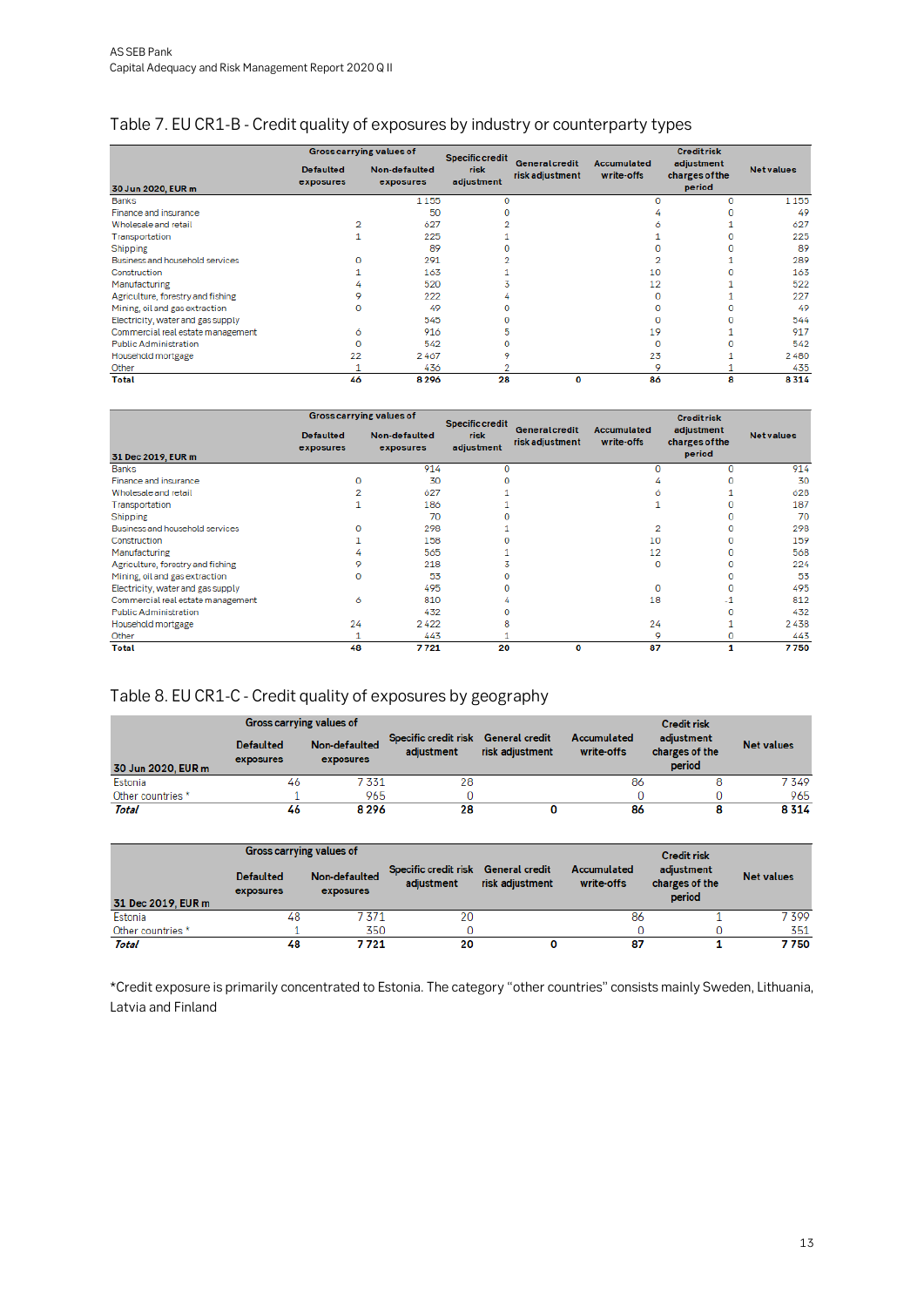|                                                                                                                          | <b>Performing</b><br>forbone |     | Gross carrying amount/nominal amount of exposures<br>with forbearance measure<br>Non-performing forbone |                     | On<br>performing<br>forbone exposures | Accumulated impairment, accumulated<br>negative changes in fair value due to<br>credit risk and provisions<br>On<br>non-performing<br>forbone exposures | <b>Collateral received and</b><br>fianacial guarantees received<br>on forbone exposures<br>Of which collateral<br>and financial<br>guarantees received<br>on non-performing<br>exposures with<br>forbearance measure |    |  |
|--------------------------------------------------------------------------------------------------------------------------|------------------------------|-----|---------------------------------------------------------------------------------------------------------|---------------------|---------------------------------------|---------------------------------------------------------------------------------------------------------------------------------------------------------|----------------------------------------------------------------------------------------------------------------------------------------------------------------------------------------------------------------------|----|--|
| 30 Jun 2020, EUR m                                                                                                       |                              |     | Of which<br>defaulted                                                                                   | Of which<br>impared |                                       |                                                                                                                                                         |                                                                                                                                                                                                                      |    |  |
| Loans and advances<br>Central banks<br>General governments<br><b>Credit institutions</b><br>Other financial corporations | 119                          | 198 | 188                                                                                                     | 189                 | -4                                    | $-72$                                                                                                                                                   | 207                                                                                                                                                                                                                  | 13 |  |
| Non-financial corporations                                                                                               | 70                           | 106 | 106                                                                                                     | 106                 | $-3$                                  | -40                                                                                                                                                     | 107                                                                                                                                                                                                                  |    |  |
| Households<br>Debt securities                                                                                            | 49                           | 91  | 82                                                                                                      | 83                  | $-1$                                  | $-33$                                                                                                                                                   | 100                                                                                                                                                                                                                  | 6  |  |
| Loan commitments given                                                                                                   | 0                            | 0   |                                                                                                         |                     |                                       |                                                                                                                                                         | 0                                                                                                                                                                                                                    |    |  |
| Total                                                                                                                    | 119                          | 198 | 188                                                                                                     | 189                 | -4                                    | $-72$                                                                                                                                                   | 207                                                                                                                                                                                                                  | 13 |  |

# <span id="page-13-0"></span>Table 9. EU CQ1 - Credit quality of forborne exposures

# <span id="page-13-1"></span>Table 10. EU CQ3 - Credit quality of performing and non-performing exposures by past due days

|                                                                                                                                                           |                               | <b>Gross carrying amount/nominal amount</b>        |                                        |                                             |                                                                                               |                                       |                                       |                                                    |                                                  |                                        |                       |                                  |
|-----------------------------------------------------------------------------------------------------------------------------------------------------------|-------------------------------|----------------------------------------------------|----------------------------------------|---------------------------------------------|-----------------------------------------------------------------------------------------------|---------------------------------------|---------------------------------------|----------------------------------------------------|--------------------------------------------------|----------------------------------------|-----------------------|----------------------------------|
|                                                                                                                                                           |                               | <b>Performing exposures</b>                        |                                        |                                             |                                                                                               |                                       |                                       | <b>Non-performing exposures</b>                    |                                                  |                                        |                       |                                  |
| 30 Jun 2020, EUR m                                                                                                                                        |                               | Not past<br>due or<br>past due<br>$\leq 30$ day    | Past due<br>$> 30$ days<br>$<$ 90 days |                                             | <b>Unlikely</b><br>to pay<br>that are<br>not past<br>due or<br>are past<br>due<br>$<$ 90 days | Past due<br>> 90 days<br>$< 180$ days | Past due<br>$>180$ days<br>$< 1$ year | Past due<br>$> 1$ year<br>$< 2$ years              | Past due<br>> 2 years<br>$< 5$ years             | Past due<br>$> 5$ years<br>$<$ 7 years | Past due<br>> 7 years | Of which<br>defaulted            |
| Loans and advances<br><b>Central banks</b><br>Central governments<br><b>Credit institutions</b><br>Other financial corporations                           | 5810<br>0<br>224<br>7<br>48   | 5808<br>$\mathbf 0$<br>224<br>$\overline{7}$<br>48 | $\overline{2}$                         | 49                                          | 30                                                                                            | 3                                     | $\overline{2}$                        | 4                                                  | 3                                                | 8                                      |                       | 46                               |
| Non-financial corporations<br>Of which SMEs<br>Households                                                                                                 | 2691<br>1512<br>2839          | 2691<br>1512<br>2838                               | 1<br>1<br>1.                           | 23<br>21<br>26                              | 11<br>11<br>19                                                                                | 1<br>$\mathbf 1$<br>$\overline{2}$    | 1<br>$\mathbf{1}$<br>$\mathbf{1}$     | $\overline{2}$<br>$\overline{2}$<br>$\overline{2}$ | $\overline{2}$<br>$\overline{2}$<br>$\mathbf{1}$ | 7<br>5<br>$\mathbf{1}$                 |                       | 23<br>21<br>23                   |
| <b>Debt securities</b><br>Central bank<br>Central governments<br><b>Credit institutions</b><br>Other financial corporations<br>Non-financial corporations | 239<br>239                    | 239<br>239                                         |                                        |                                             |                                                                                               |                                       |                                       |                                                    |                                                  |                                        |                       |                                  |
| Off-balance-sheet exposures<br>Central banks<br>Central governments<br><b>Credit institutions</b><br>Other financial corporations                         | 1138<br>30<br>49<br>45<br>186 |                                                    |                                        | $\mathbf{O}$<br>$\mathbf 0$<br>$\mathbf{0}$ |                                                                                               |                                       |                                       |                                                    |                                                  |                                        |                       | $\mathbf{0}$                     |
| Non-financial corporations<br>Households<br><b>Total</b>                                                                                                  | 713<br>115<br>7188            | 6048                                               | $\mathbf{2}$                           | 0<br>0<br>49                                | 30                                                                                            | 3                                     | $\overline{\mathbf{2}}$               | 4                                                  | 3                                                | 8                                      | 0                     | $\mathbf 0$<br>$\mathbf 0$<br>46 |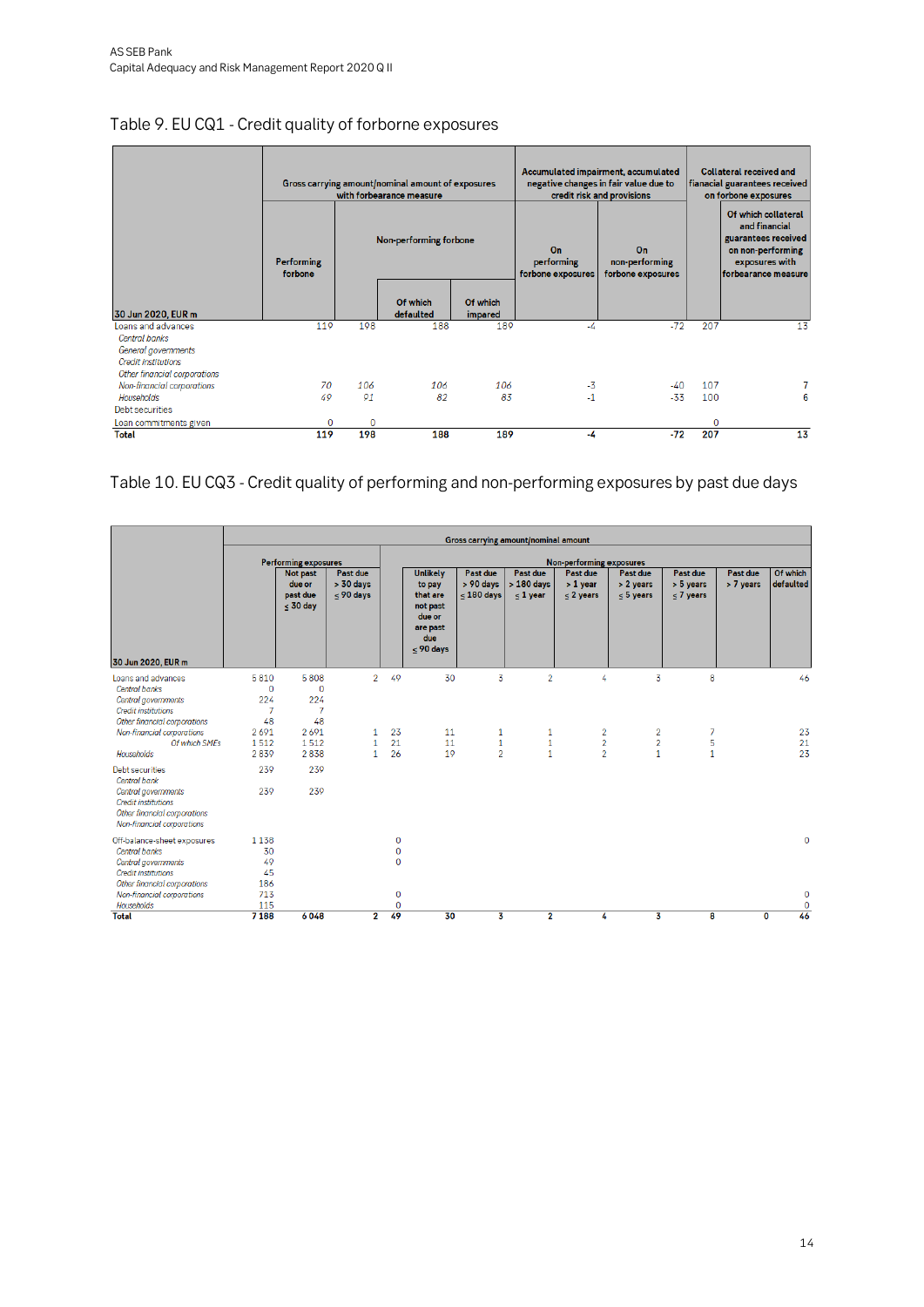|                                                                                                                                                           |                               |                     | <b>Gross carrying amount/nominal amount</b> |                                      |                         |                              | Accumulated impairment, accumulated negative changes in fair<br>value due to credit risk and provisions<br>Non-performing |                                  |                                                                                                                                   |                 | <b>Collateral and financial</b>         | guarantees received                  |                                    |      |                |
|-----------------------------------------------------------------------------------------------------------------------------------------------------------|-------------------------------|---------------------|---------------------------------------------|--------------------------------------|-------------------------|------------------------------|---------------------------------------------------------------------------------------------------------------------------|----------------------------------|-----------------------------------------------------------------------------------------------------------------------------------|-----------------|-----------------------------------------|--------------------------------------|------------------------------------|------|----------------|
|                                                                                                                                                           | <b>Performing</b><br>exposure |                     |                                             |                                      | Non-performing exposure |                              | <b>Performing exposures</b><br>- accumulated<br>impairment and<br>provisions                                              |                                  | exposures-<br>accumulated<br>impairment,<br>accumulated negative<br>changes in fair value<br>due to credit risk and<br>provisions |                 | <b>Accumulated</b><br>partial write-off | On<br>performing<br>exposures        | On non-<br>performing<br>exposures |      |                |
| 30.06.2020, EUR m                                                                                                                                         |                               | Of which<br>stage 1 | Of which<br>stage 2                         |                                      | stage 2                 | Of which Of which<br>stage 3 |                                                                                                                           | Of which Of which<br>stage 1     | stage 2                                                                                                                           |                 | Of which<br>stage 2                     | Of which<br>stage 3                  |                                    |      |                |
| Loans and advances                                                                                                                                        | 5810                          | 5492                | 319                                         | 49                                   | 3                       | 46                           | 10                                                                                                                        | 7                                | 4                                                                                                                                 | 17              | $\mathbf 0$                             | 17                                   | $\mathbf 0$                        | 4253 | 25             |
| <b>Central banks</b><br>Central governments                                                                                                               | 224                           | 224                 | $\boldsymbol{0}$                            |                                      |                         |                              | 0                                                                                                                         | 0                                |                                                                                                                                   |                 |                                         |                                      |                                    | 4    |                |
| <b>Credit institutions</b>                                                                                                                                | $\overline{7}$                | 7                   | 0                                           |                                      |                         |                              | 0                                                                                                                         | $\boldsymbol{0}$                 | 0                                                                                                                                 |                 |                                         |                                      |                                    |      |                |
| Other financial corporations                                                                                                                              | 48                            | 28                  | 20                                          |                                      |                         |                              | $\theta$                                                                                                                  | $\boldsymbol{0}$                 | 0                                                                                                                                 |                 |                                         |                                      |                                    | 26   |                |
| Non-financial corporations                                                                                                                                | 2691                          | 2584                | 107                                         | 23                                   | 0                       | 23                           | 5                                                                                                                         | 4                                | 1                                                                                                                                 | 9               | $\boldsymbol{0}$                        | 9                                    | 0                                  | 1749 | 8              |
| Of which SMEs                                                                                                                                             | 1512                          | 1429                | 84                                          | 21                                   | $\boldsymbol{0}$        | 21                           | $\overline{3}$                                                                                                            | $\overline{2}$                   | $\mathbf{1}$                                                                                                                      | 8               | $\mathcal{O}$                           | 8                                    | $\theta$                           | 1054 | $\overline{z}$ |
| Households                                                                                                                                                | 2839                          | 2648                | 191                                         | 26                                   | $\overline{3}$          | 23                           | 5                                                                                                                         | $\overline{2}$                   | $\overline{\mathcal{L}}$                                                                                                          | $\overline{R}$  | $\theta$                                | 8                                    |                                    | 2474 | 17             |
| Debt securities<br><b>Central bank</b><br>Central governments<br><b>Credit institutions</b><br>Other financial corporations<br>Non-financial corporations | 239<br>239                    |                     |                                             |                                      |                         |                              |                                                                                                                           |                                  |                                                                                                                                   |                 |                                         |                                      |                                    |      |                |
| Off-balance-sheet exposures                                                                                                                               | 1138                          | 1028                | 68                                          | $\Omega$                             | $\mathbf{0}$            |                              | 1                                                                                                                         | 1                                | $\Omega$                                                                                                                          | $\Omega$        | $\Omega$                                | $\Omega$                             |                                    |      |                |
| Central banks                                                                                                                                             | 30                            | 30                  |                                             |                                      |                         |                              | $\theta$                                                                                                                  | $\mathcal O$                     |                                                                                                                                   |                 |                                         |                                      |                                    |      |                |
| Central governments                                                                                                                                       | 49                            | 49                  | 0                                           | $\mathcal{O}$                        | $\boldsymbol{0}$        |                              | $\Omega$                                                                                                                  | $\boldsymbol{0}$                 |                                                                                                                                   |                 |                                         |                                      |                                    |      |                |
| <b>Credit institutions</b>                                                                                                                                | 45                            | $\overline{3}$      |                                             |                                      |                         |                              | 0                                                                                                                         | $\boldsymbol{0}$                 |                                                                                                                                   |                 |                                         |                                      |                                    |      |                |
| Other financial corporations<br>Non-financial corporations                                                                                                | 186<br>713                    | 184<br>685          | $\overline{a}$<br>28                        | $\boldsymbol{0}$<br>$\boldsymbol{0}$ | 0<br>$\boldsymbol{0}$   |                              | 0<br>$\mathbf{1}$                                                                                                         | $\boldsymbol{0}$<br>$\mathbf{1}$ | 0<br>0                                                                                                                            | 0<br>0          | $\boldsymbol{0}$                        | $\boldsymbol{o}$<br>$\boldsymbol{0}$ |                                    |      |                |
| Households                                                                                                                                                | 115                           | 77                  | 38                                          | 0                                    | 0                       |                              | $\boldsymbol{0}$                                                                                                          | $\boldsymbol{0}$                 | 0                                                                                                                                 | $\theta$        | 0                                       | $\boldsymbol{o}$                     |                                    |      |                |
| <b>Total</b>                                                                                                                                              | 7188                          | 6520                | 387                                         | 49                                   | $\overline{\mathbf{3}}$ | 46                           | 9                                                                                                                         | 5                                | $\overline{\mathbf{3}}$                                                                                                           | $\overline{17}$ | $\Omega$                                | $\overline{17}$                      | 0                                  | 4253 | 25             |

# <span id="page-14-0"></span>Table 11. EU CR1 - Performing and non-performing exposures and related provisions

# <span id="page-14-1"></span>Table 12. EU CQ7 - Collateral obtained by taking possession and execution processes

AS SEB Pank Group does not have on its balance sheet any collaterals taken into possession.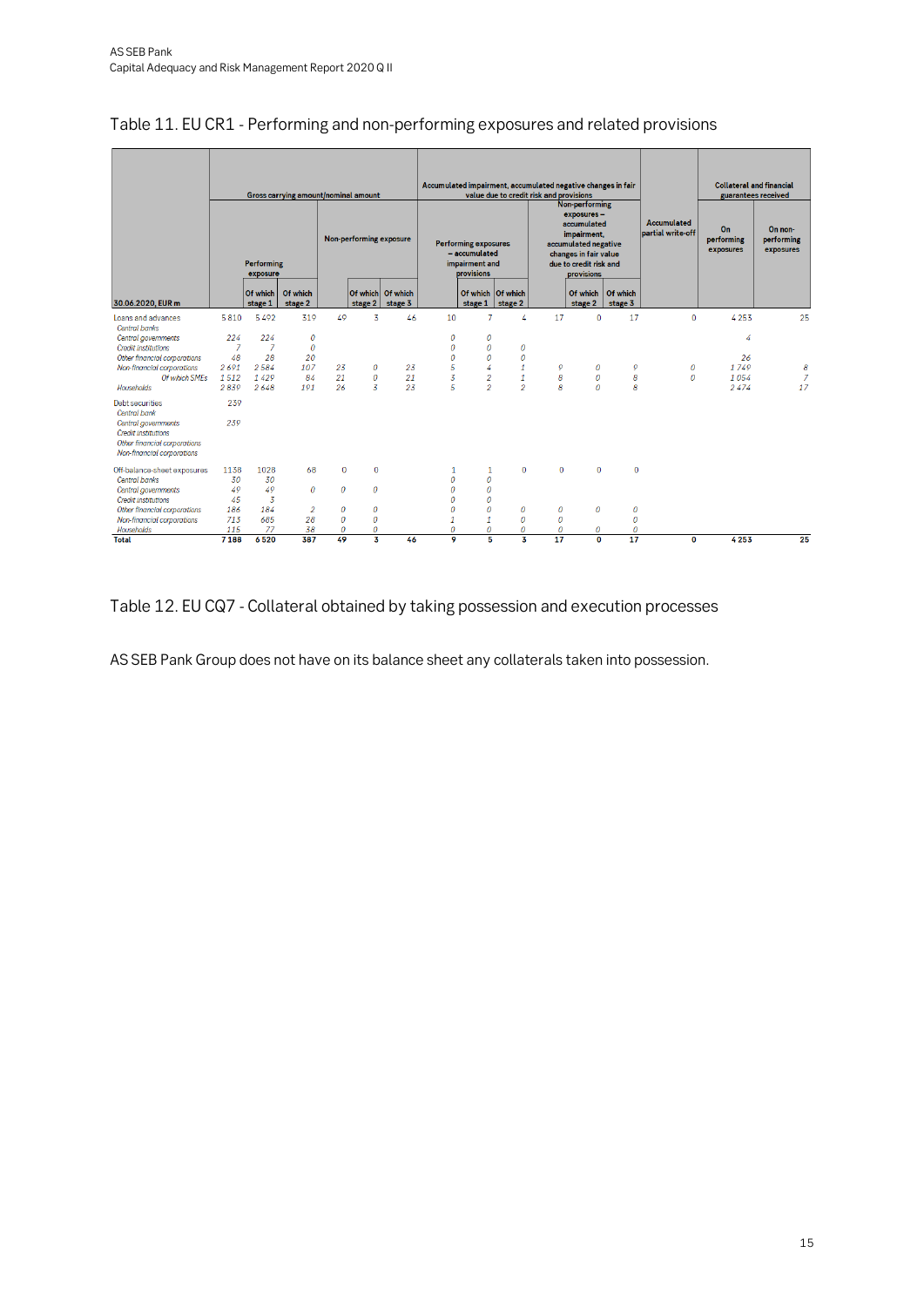## <span id="page-15-0"></span>Table 13. EU CR2-A - Changes in stock of general and specific risk adjustments

| EUR <sub>m</sub>                                                                           | <b>Accumulated specific</b><br>credit risk adjustment credit risk adjustment | <b>Accumulated general</b> |
|--------------------------------------------------------------------------------------------|------------------------------------------------------------------------------|----------------------------|
| Opening balance, 01 Jan 2020                                                               | 28                                                                           |                            |
| Increases due to amounts set aside for estimated loan losses during the period             | 8                                                                            |                            |
| Decreases due to amounts reversed for estimated loan losses during the period              |                                                                              |                            |
| Decreases due to amounts taken against accumulated credit risk adjustments                 | 0                                                                            |                            |
| Transfers between credit risk adjustments                                                  |                                                                              |                            |
| Impact of exchange rate differences                                                        |                                                                              |                            |
| Business combinations, including acquisitions and disposals of subsidiaries                |                                                                              |                            |
| Other adjustments                                                                          | 0                                                                            |                            |
| Closing balance, 30 Jun 2020                                                               | 20                                                                           |                            |
| Recoveries on credit risk adjustments recorded directly to the statement of profit or loss |                                                                              |                            |
| Specific credit risk adjustments directly recorded to the statement of profit or loss      | -1                                                                           |                            |

| EUR <sub>m</sub>                                                                           | <b>Accumulated specific</b><br>credit risk adjustment | <b>Accumulated general</b><br>credit risk adjustment |
|--------------------------------------------------------------------------------------------|-------------------------------------------------------|------------------------------------------------------|
| Opening balance, 30 Jun 2019                                                               | 21                                                    |                                                      |
| Increases due to amounts set aside for estimated loan losses during the period             |                                                       |                                                      |
| Decreases due to amounts reversed for estimated loan losses during the period              | $-2$                                                  |                                                      |
| Decreases due to amounts taken against accumulated credit risk adjustments                 | 0                                                     |                                                      |
| Transfers between credit risk adjustments                                                  |                                                       |                                                      |
| Impact of exchange rate differences                                                        |                                                       |                                                      |
| Business combinations, including acquisitions and disposals of subsidiaries                |                                                       |                                                      |
| Other adjustments                                                                          |                                                       |                                                      |
| Closing balance, 31 Dec 2019                                                               | 20                                                    |                                                      |
| Recoveries on credit risk adjustments recorded directly to the statement of profit or loss | 0                                                     |                                                      |
| Specific credit risk adjustments directly recorded to the statement of profit or loss      | 0                                                     |                                                      |

# <span id="page-15-1"></span>Table 14. EU CR2-B - Changes in stock of defaulted and impaired loans and debt securities

| EUR m                                                                                     | <b>Gross carrying value</b><br>defaulted exposures |
|-------------------------------------------------------------------------------------------|----------------------------------------------------|
| Opening balance, 01 Jan 2020                                                              | 48                                                 |
| Loans and debt securities that have defaulted or impaired since the last reporting period | -6                                                 |
| Returned to non-defaulted status                                                          | 4                                                  |
| Amounts written off                                                                       | 1.                                                 |
| Other changes *                                                                           |                                                    |
| Closing balance, 30 Jun 2020                                                              | 52                                                 |

| EUR m                                                                                     | <b>Gross carrying value</b><br>defaulted exposures |
|-------------------------------------------------------------------------------------------|----------------------------------------------------|
| Opening balance, 30 Jun 2019                                                              | 56                                                 |
| Loans and debt securities that have defaulted or impaired since the last reporting period | $-1$                                               |
| Returned to non-defaulted status                                                          | -3                                                 |
| Amounts written off                                                                       | 0                                                  |
| Other changes *                                                                           | $-4$                                               |
| Closing balance, 31 Dec 2019                                                              | 48                                                 |

\*Category "Other changes" consists repaid loans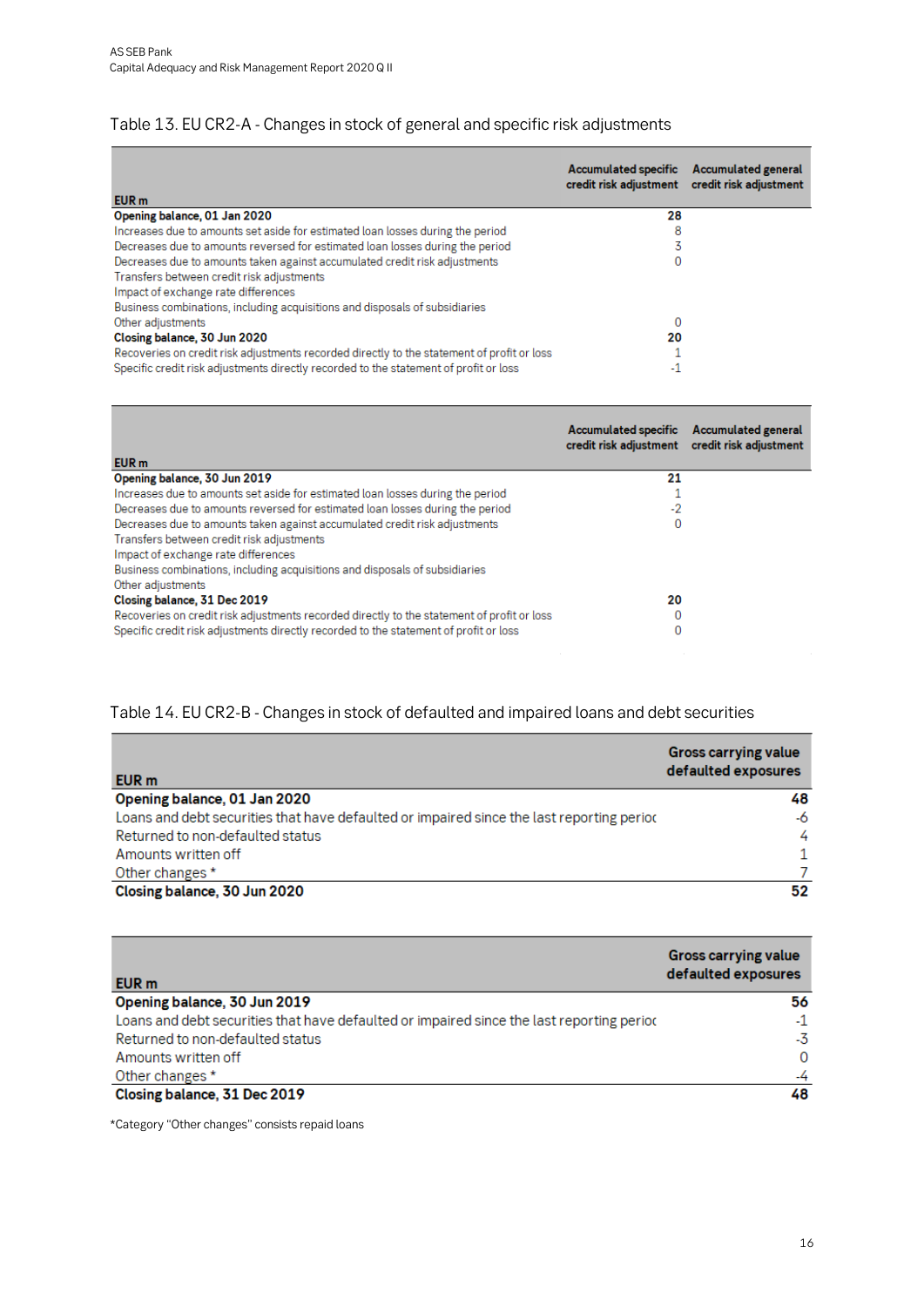# <span id="page-16-0"></span>Table 15. EU CR3 - Credit risk mitigation techniques

| 30 Jun 2020, EUR m     | <b>Exposures</b><br>unsecured - | <b>Exposures</b><br>secured -<br><b>Carrying amount Carrying amount</b> | <b>Exposures</b><br>secured by<br>collateral | <b>Exposures</b><br>secured by<br>financial<br>guarantees | <b>Exposures</b><br>secured by credit<br>derivatives |
|------------------------|---------------------------------|-------------------------------------------------------------------------|----------------------------------------------|-----------------------------------------------------------|------------------------------------------------------|
| Total loans            | 1639                            | 4193                                                                    | 3935                                         | 259                                                       |                                                      |
| Total debt securities  | 239                             |                                                                         |                                              |                                                           |                                                      |
| <b>Total exposures</b> | 1878                            | 4193                                                                    | 3935                                         | 259                                                       |                                                      |
| Of which defaulted     | 19                              | 10                                                                      | 10                                           | 0                                                         |                                                      |

| 31 Dec 2019, EUR m     | <b>Exposures</b><br>unsecured - | <b>Exposures</b><br>secured -<br><b>Carrying amount Carrying amount</b> | <b>Exposures</b><br>secured by<br>collateral | <b>Exposures</b><br>secured by<br>financial<br>guarantees | <b>Exposures</b><br>secured by credit<br>derivatives |
|------------------------|---------------------------------|-------------------------------------------------------------------------|----------------------------------------------|-----------------------------------------------------------|------------------------------------------------------|
| Total loans            | 2452                            | 4139                                                                    | 3873                                         | 266                                                       |                                                      |
| Total debt securities  | 159                             |                                                                         |                                              |                                                           |                                                      |
| <b>Total exposures</b> | 2611                            | 4139                                                                    | 3873                                         | 266                                                       | 0                                                    |
| Of which defaulted     | 20                              | 12                                                                      |                                              | 0                                                         |                                                      |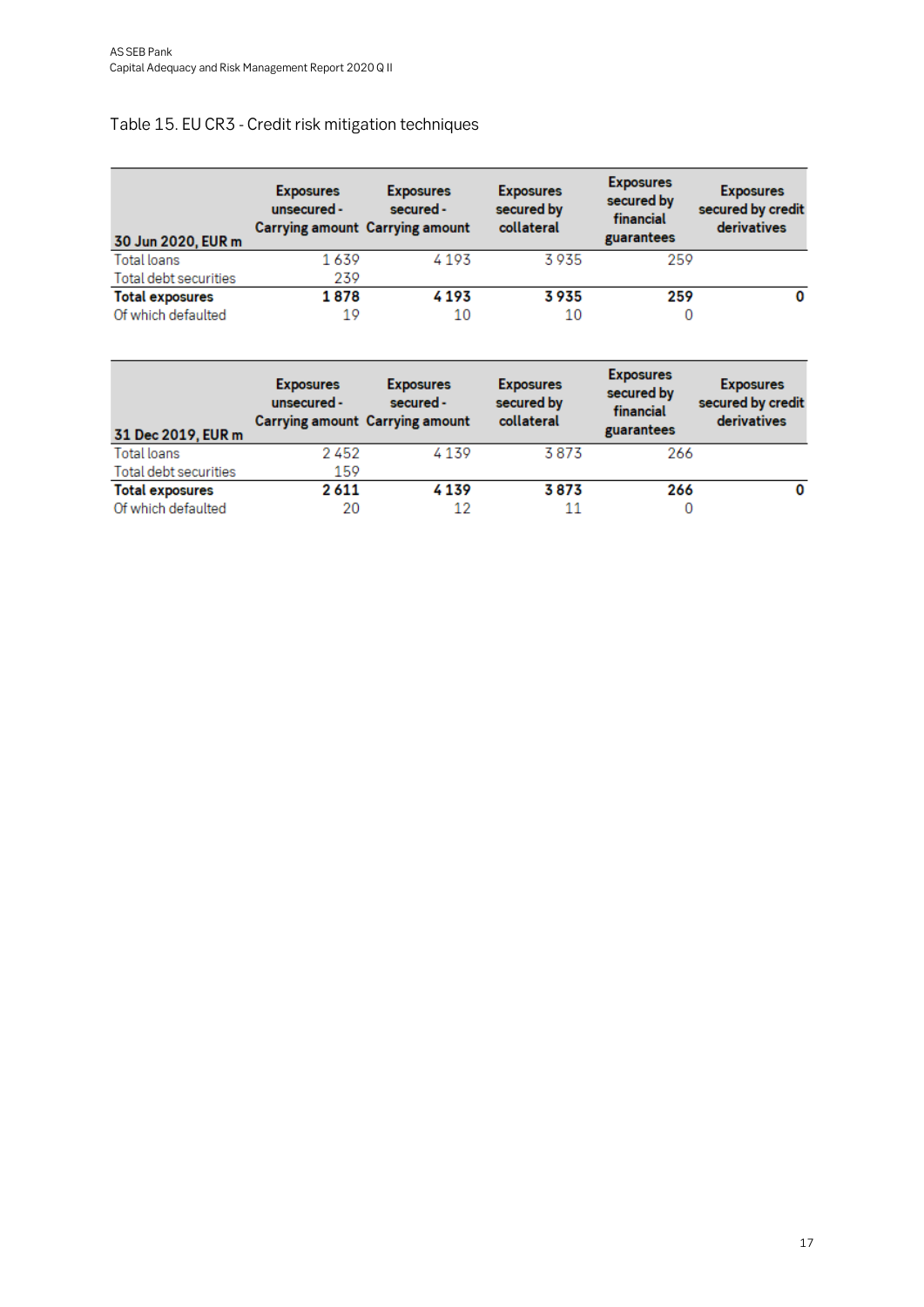Table 16. Information on loans and advances subject to legislative and non-legislative moratoria

| <b>Gross carrying amount</b>                                  |     |     |                                                        |                                                                                                                                            |          |                                                        | Accumulated impairment, accumulated negative changes in fair value due to credit risk         |                |              |                                                        | <b>Gross carrying</b><br>amount                                                                                                            |  |                                                        |                                                                                               |                                           |
|---------------------------------------------------------------|-----|-----|--------------------------------------------------------|--------------------------------------------------------------------------------------------------------------------------------------------|----------|--------------------------------------------------------|-----------------------------------------------------------------------------------------------|----------------|--------------|--------------------------------------------------------|--------------------------------------------------------------------------------------------------------------------------------------------|--|--------------------------------------------------------|-----------------------------------------------------------------------------------------------|-------------------------------------------|
| <b>Performing</b>                                             |     |     | Non performing                                         |                                                                                                                                            |          | <b>Performing</b>                                      |                                                                                               | Non performing |              |                                                        |                                                                                                                                            |  |                                                        |                                                                                               |                                           |
|                                                               |     |     | Of which:<br>exposures with<br>forbearance<br>measures | Of which:<br>Instruments with<br>significant increase in<br>credit risk since initial<br>recognition but not credit-<br>impaired (Stage 2) |          | Of which:<br>exposures with<br>forbearance<br>measures | Of which:<br>Unlikely to pay<br>that are not past-<br>due or past-due<br>$\epsilon$ = 90 days |                |              | Of which:<br>exposures with<br>forbearance<br>measures | Of which:<br>Instruments with<br>significant increase in<br>credit risk since initial<br>recognition but not credit-<br>impaired (Stage 2) |  | Of which:<br>exposures with<br>forbearance<br>measures | Of which:<br>Unlikely to pay<br>that are not past-<br>due or past-due<br>$\epsilon$ = 90 days | Inflows to<br>non-performing<br>exposures |
| EUR <sub>m</sub>                                              |     |     |                                                        |                                                                                                                                            |          |                                                        |                                                                                               |                |              |                                                        |                                                                                                                                            |  |                                                        |                                                                                               |                                           |
| Loans and advances subject to moratorium                      | 136 | 136 | 2                                                      | 14                                                                                                                                         |          |                                                        |                                                                                               | $-1$           | $\sim$       |                                                        | $\Omega$                                                                                                                                   |  |                                                        |                                                                                               |                                           |
| of which: Households                                          | 91  | 91  | $\overline{0}$                                         | 10                                                                                                                                         | $\Omega$ |                                                        |                                                                                               |                |              |                                                        |                                                                                                                                            |  |                                                        |                                                                                               |                                           |
| of which: Collateralised by residential immovable<br>property | 86  | 86  | $\theta$                                               | $\circ$                                                                                                                                    | $\Omega$ |                                                        |                                                                                               |                | $\mathcal O$ |                                                        | $\Omega$                                                                                                                                   |  |                                                        |                                                                                               |                                           |
| of which: Non-financial corporations                          | 45  | 45  | $\mathcal{P}$                                          |                                                                                                                                            |          |                                                        |                                                                                               |                |              |                                                        | 0                                                                                                                                          |  |                                                        |                                                                                               |                                           |
| of which: Small and Medium-sized Enterprises                  | 45  | 45  | $\overline{2}$                                         |                                                                                                                                            |          |                                                        |                                                                                               |                | 0            | $\Omega$                                               | $\Omega$                                                                                                                                   |  |                                                        |                                                                                               |                                           |
| of which: Collateralised by commercial immovable<br>property  | 31  | 31  |                                                        |                                                                                                                                            |          |                                                        |                                                                                               |                | 0            |                                                        |                                                                                                                                            |  |                                                        |                                                                                               |                                           |

Table 17. Breakdown of loans and advances subject to legislative and non-legislative moratoria by residual maturity of moratoria

<span id="page-17-1"></span><span id="page-17-0"></span>

|                                                               |           | <b>Gross carrying amount</b> |                          |                      |                                       |                                   |                                 |                                   |            |  |  |  |  |
|---------------------------------------------------------------|-----------|------------------------------|--------------------------|----------------------|---------------------------------------|-----------------------------------|---------------------------------|-----------------------------------|------------|--|--|--|--|
|                                                               | Number of |                              | Of which:                |                      | <b>Residual maturity of moratoria</b> |                                   |                                 |                                   |            |  |  |  |  |
|                                                               | obligors  |                              | legislative<br>moratoria | Of which:<br>expired | $\leq$ 3 months                       | $> 3$ months<br>$\leq$ = 6 months | $> 6$ months<br>$\leq$ 9 months | > 9 months<br>$\leq$ 12<br>months | $> 1$ year |  |  |  |  |
| Loans and advances for which moratorium was<br>offered        | 2131      | 145                          |                          |                      |                                       |                                   |                                 |                                   |            |  |  |  |  |
| Loans and advances subject to moratorium<br>(granted)         | 2131      | 145                          |                          | ۰                    | 64                                    | 60                                | 3                               | Q                                 |            |  |  |  |  |
| of which: Households                                          |           |                              |                          |                      | 39                                    | 40                                | 3                               | 0                                 |            |  |  |  |  |
| of which: Collateralised by residential immovable<br>property |           |                              |                          |                      | 35                                    | 39                                | 3                               | o                                 |            |  |  |  |  |
| of which: Non-financial corporations                          |           |                              |                          |                      | 24                                    | 20                                |                                 |                                   |            |  |  |  |  |
| of which: Small and Medium-sized Enterprises                  |           |                              |                          |                      | 24                                    | 20                                |                                 |                                   |            |  |  |  |  |
| of which: Collateralised by commercial<br>immovable property  |           |                              |                          |                      | 14                                    | 16                                |                                 |                                   |            |  |  |  |  |